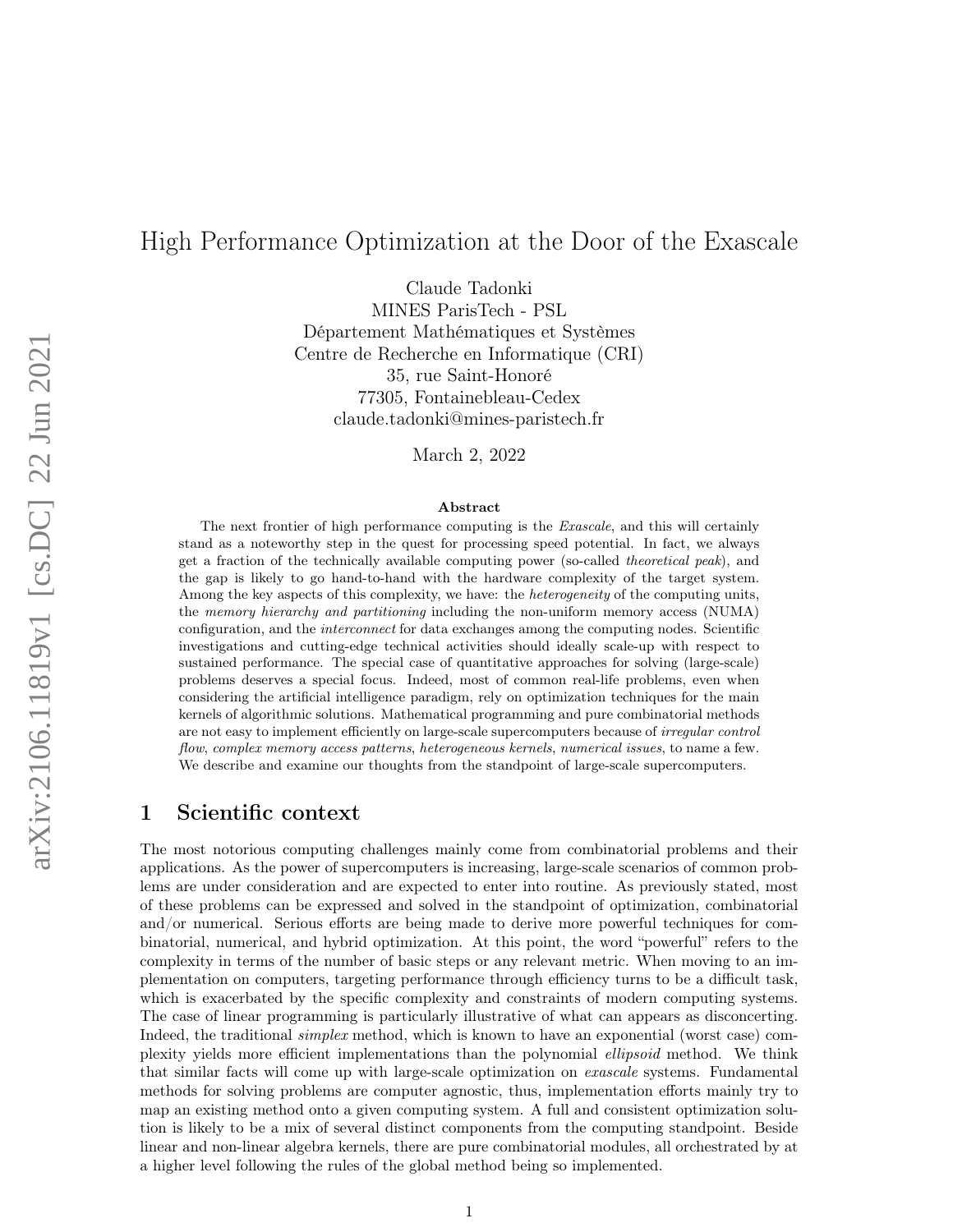#### 2 Technical context

High Performance Computing (HPC) aims at providing powerful computing solutions to scientific and real life problems. Many efforts have been made on the way to faster supercomputers, including generic and customized configurations. The advent of multicore architectures is noticeable in the HPC history, because it has brought the underlying parallel programming concept into common considerations. Based on multicore processors, probably enhanced with acceleration units, current generation of supercomputers is rated to deliver an increasing peak performance, the Exascale era being the current horizon. However, getting a high fraction of the available peak performance is more and more difficult. The Design of an efficient code that scales well on a supercomputer is a non-trivial task. Manycore processors are now common, and the scalability issue in this context is crucial. Code optimization requires advanced programming techniques, taking into account the specificities and constraints of the target architecture. Many challenges are to be considered from the standpoints of efficiency and expected performances. The current faster supercomputer, the Supercomputer Fugaku, has a peak of nearly 0.5 exaflops with 82% for the sustained performance on LinPack, and the average sustained performance for the top 5 machines is 75%. We can see that the increasing available power goes alongside with a better efficiency, most likely because of more efficient memory systems and a faster connection between the compute nodes. It is important to keep in mind that an effective HPC solution comes from a skillful combination of methods, programming, and machines [\[117\]](#page-16-0). The topic of Optimization is a very nice illustration of this observation because it has provided cutting-edge methods for solving (large-scale) problems, and the question of their efficient mapping onto large-scale supercomputers is crucial and challenging. We now present an overview of the fundamental aspects of optimization, this part comes from our work[\[117\]](#page-16-0) and is provided here in the intention of a self-contained report.

### 3 Foundations and background

Operations research is the science of decision making. The goal is to derive suitable mathematical models for practical problems and study effective methods to solve them as efficient as possible. For this purpose, *mathematical programming* has emerged as a strong formalism for major problems. Nowadays, due to the increasing size of the market and the pervasiveness of network services, industrial productivity and customers services should scale up with a whooping need and a higher quality requirement. In addition, the interaction between business operators has reached a noticeable level of complexity. Consequently, for well established companies, dealing with optimal decisions is critical to survive, and the key to achieve this purpose is to exploit recent operation research advances. The objective is to give a quick and accurate answer to practical instances of critical decision problems. The role of operation research is also central in cutting-edge scientific investigations and technical achievements. A nice example is the application of the traveling salesman problem (TSP) on logistics, genome sequencing, X-Ray crystallography, and microchips manufacturing[\[5\]](#page-11-0). Many other examples can be found in real-world applications[\[108\]](#page-16-1). A nice introduction of combinatorial optimization and complexity can be found in [\[105,](#page-16-2) [39\]](#page-12-0).

The noteworthy increase of supercomputers capability has boosted the enthusiasm for solving large-scale combinatorial problems. However, we still need powerful methods to tackle those problems, and afterward provide efficient implementation on modern computing systems. We really need to seat far beyond brute force or had hoc (unless genius) approaches, as increasingly bigger instances are under genuine consideration. Figure [1](#page-2-0) displays an overview of a typical workflow when it comes to solving optimization problems.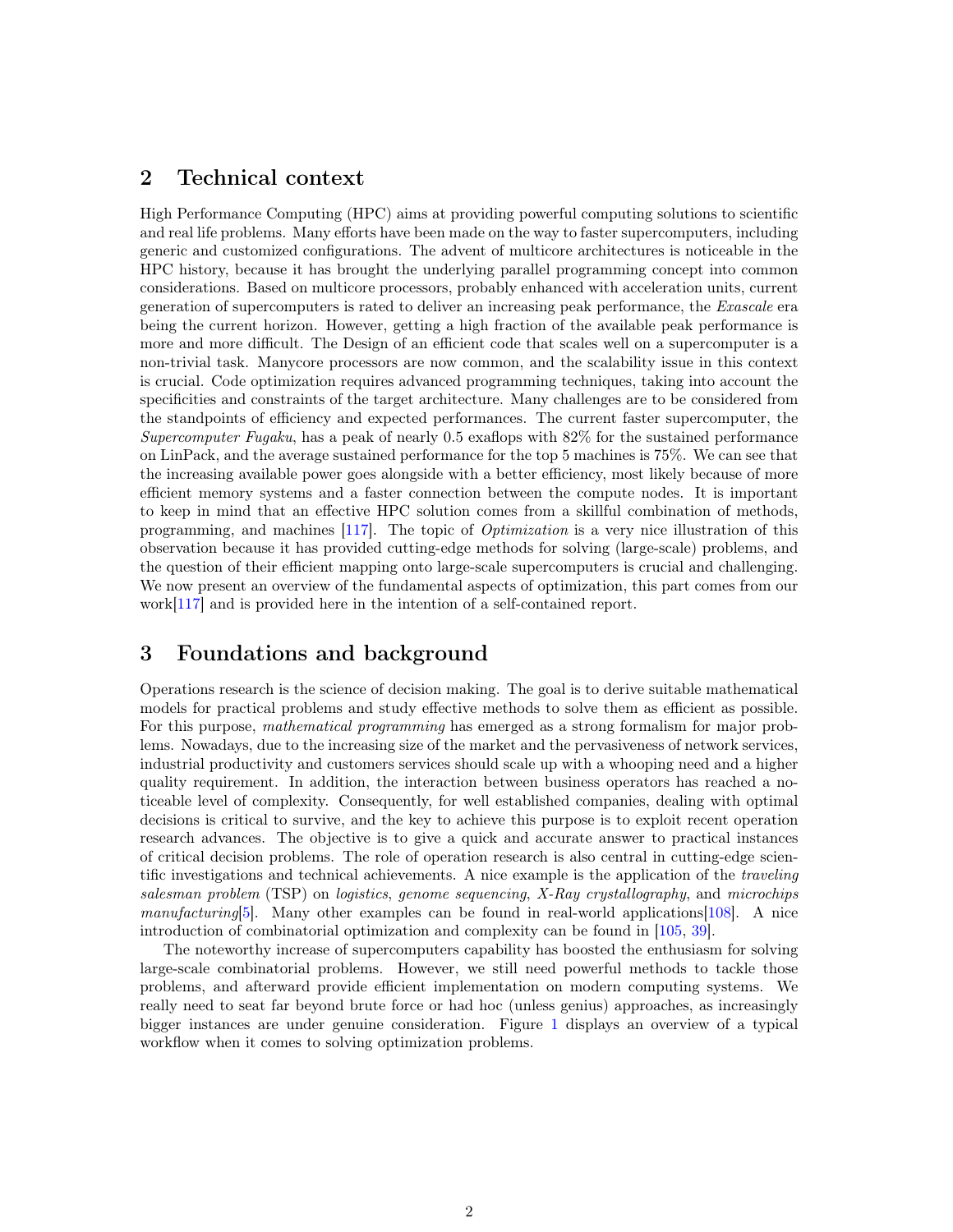

<span id="page-2-0"></span>Figure 1: Typical operation research workflow

Most of common combinatorial problems can be written in the following form

$$
\begin{cases}\n\text{minimize} & F(x) \\
\text{subject to} & P(x) \\
x \in S,\n\end{cases} (1)
$$

where F is a polynomial,  $P(x)$  a predicate, and S the working set, generally  $\{0,1\}^n$  or  $\mathcal{Z}^n$ . The predicate is generally referred to as *feasibility constraint*, while  $F$  is the known as the *objective* function. In the case of a pure feasibility problem, F could be assumed to be constant. An important class of optimization problem involves a linear objective function and linear constraints, thus the following generic formulation

$$
\begin{cases}\n\text{minimize} & c^T x\\ \n\text{subject to} & Ax \leq b\\ \n& x \in \mathbb{Z}^p \times \mathbb{R}^{n-p}, \n\end{cases} \tag{2}
$$

where  $A \in \mathbb{R}^{m \times n}$ ,  $c \in \mathbb{R}^n$ ,  $b \in \mathbb{R}^m$ , and  $p \in \{0, 1, \dots, n\}$ . If  $p = 0$  (resp.  $p = n$ ), then we have a so-called linear program (resp. integer linear program), otherwise we have a mixed integer program. The corresponding acronyms are LP, ILP, and MIP respectively. In most cases, integer variables are binary  $0 - 1$  variables. Such variables are generally used to indicate a choice. Besides linear objective functions, quadratic ones are also common, with a *quadratic term* proportional to  $x^t Q x$ . We now state some illustrative examples.

**Example 1 The Knapsack Problem (KP)**[\[79\]](#page-14-0). The Knapsack Problem is the problem of choosing a subset of items such that the corresponding profit sum is maximized without having the weight sum to exceed a given capacity limit. For each item type i, either we are allowed to pick up at most 1 (binary knapsack)[\[35\]](#page-12-1), or at most  $m_i$  (bounded knapsack), or whatever quantity (unbounded knapsack). The bounded case may be formulated as follows $(3)$ :

<span id="page-2-1"></span>
$$
\begin{cases}\n\text{maximize} & \sum_{i=1}^{n} p_i x_i \\
\text{subject to} & \sum_{i=1}^{n} w_i x_i \leq c \\
& x_i \leq m_i \quad i = 1, 2, \dots, n \\
& x \in \{0, 1\}^{n \times n}\n\end{cases} \tag{3}
$$

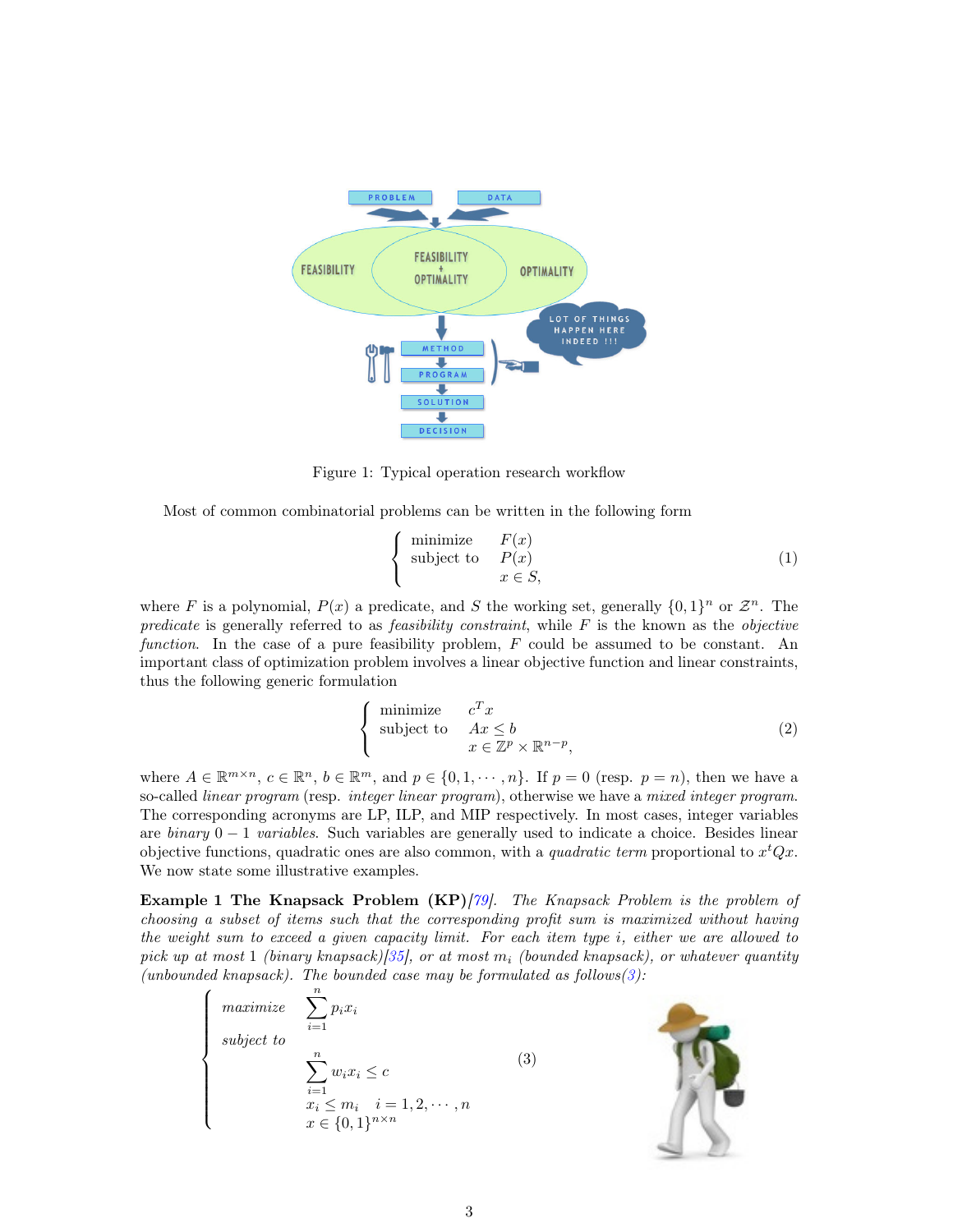Example 2 The Traveling Salesman Problem  $(TSP)/5$ . Given a valuated graph, the Traveling Salesman Problem is to find a minimum cost cycle that crosses each node exactly once (tour). Without lost of generality, we can assume positive cost for every arc and a zero cost for every disconnected pair of vertices. We formulated the problem as selecting a set of arcs (i.e.  $x_{ij} \in \{0,1\}$ ) so as to have a tour with a minimum  $cost(4)$  $cost(4)$ . Understanding how the way constraints are formulated implies a tour is left as an exercise for the reader.

<span id="page-3-0"></span>



The TSP has an a priori n! complexity. Solving any instance with  $n = 25$  using the current world fastest supercomputer  $(FUGAKU/0.5 \text{ } exaflops)$  might require years of calculations.

**Example 3 The Airline Crew Pairing Problem (ACPP)**[\[127\]](#page-17-0). The objective of the ACPP is to find a minimum cost assignment of flight crews to a given flight schedule. The problem can be formulated as a set partitioning problem $(5)$ .

<span id="page-3-1"></span>
$$
\begin{cases}\n\text{minimize} & c^T x\\ \n\text{subject to} & Ax = 1\\ \n& x \in \{0, 1\}^n \n\end{cases} \tag{5}
$$

In equation  $(5)$ , each row of A represents a flight leg, while each column represents a feasible pairing. Thus,  $a_{ij}$  tells whether or not flight i belongs to pairing j.



In practice, the feasibility constraint is mostly the heart of the problem. This the case for the TSP, where the feasibility itself is a difficult problem (the *Hamiltonian cycle*). However, there are also notorious cases where the dimension of the search space  $S$  (i.e.  $n$ ) is too large to be handled explicitly when evaluating the objective function. This is the case of the ACPP, where the number of valid pairings is too large to be included into the objective function in one time. We clearly see that we can either focus on the *constraints* or on *components* of the objective function. In both cases, the basic idea is to get rid of the part that makes the problem difficult, and then reintroduce it progressively following a given strategy. Combined with the well known branch-and-bound paradigm[\[26\]](#page-12-2), these two approaches have led to well studied variants named branch-and-cut  $|126|$  and branch-and-price  $|12|$  respectively.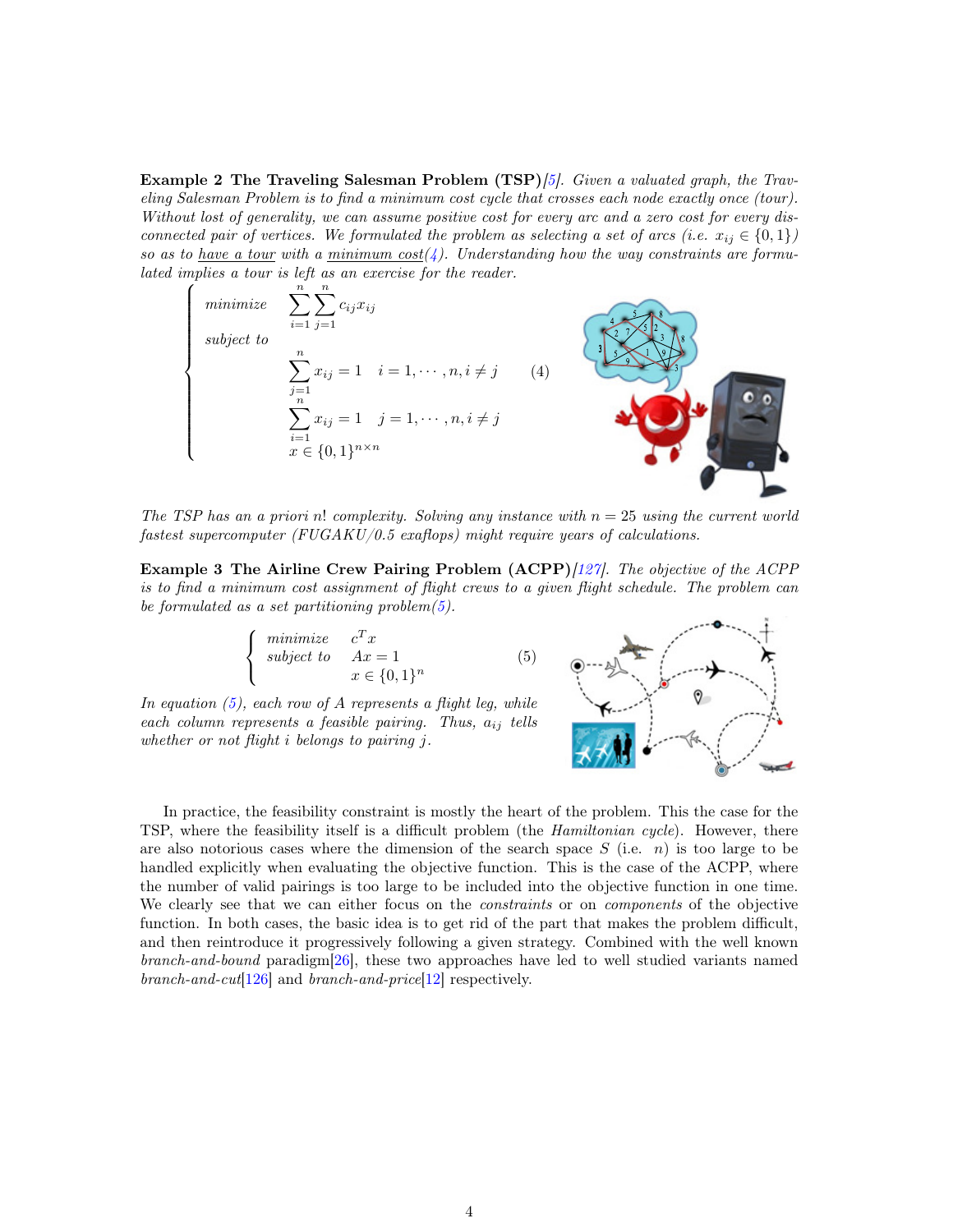

<span id="page-4-0"></span>Figure 3: Integer programming & LP



<span id="page-4-1"></span>Figure 4: Branch-and-bound & LP



Figure 2: Branch-and-bound overview

The key ingredient of this connection between discrete and continuous optimization is linear programming (LP). Indeed, applying a *linear relaxation* on the exact formulation of a combinatorial problem, which means assuming continuous variables in place of integer variables, generally leads to an LP formulation from which lower bounds can be obtained (upper bounds are obtained on feasible guests, mostly obtained through heuristics). LP is also used to handle the set of constraints in a branch-and-cut, or to guide the choice of new components (columns) of the objective function in the *branch-and-price* scheme. Figure [3](#page-4-0) depicts the linear relaxation of an IP configuration, while Figure [4](#page-4-1) provides a sample snapshot of an LP driven branch-and-bound.

Linear programming has been intensively studied and has reached a very mature state, even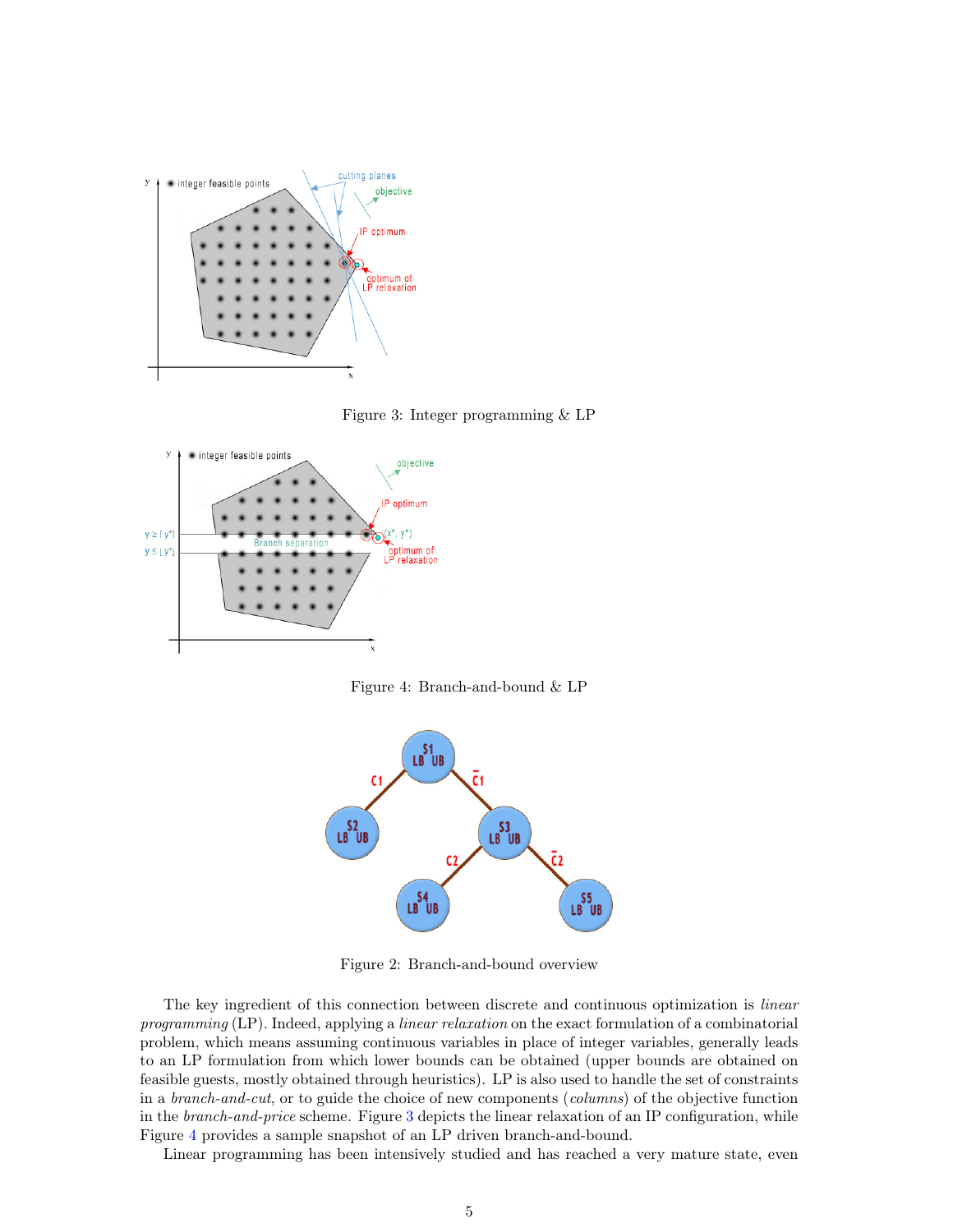from the computing standpoint. Nowadays, very large scale LP can now be routinely solved using specialized software packages like CPLEX[\[135\]](#page-17-2) or MOSEK[\[138\]](#page-17-3).

Branch-and-bound and its variants can be applied to a mixed integer programming formulation by means of basic techniques like Bender decomposition[\[17\]](#page-11-2) or Lagrangian relaxation[\[87\]](#page-15-0). Figure [5](#page-5-0) depicts the basic idea behind these two approaches.



<span id="page-5-0"></span>Figure 5: Bender decomposition & Langrangian relaxation

The later is likely to yield non-differentiable optimization (NDO) problems. Several approaches for NDO are described in the literature[\[65\]](#page-14-1), including an oracle-based approach[\[7\]](#page-11-3), which we will later describe in details as it illustrates our major contribution on that topic. Figure [6](#page-5-1) gives an overview of an oracle based mechanism.



<span id="page-5-1"></span>Figure 6: Oracle based optimization workflow

From the methodological point of view, optimization (both continuous and combinatorial) has been so far subject to intensive and fruitful investigations. New optimization paradigms or improved variants of classical techniques have reached an acceptable level of maturity, and have proved successful on number of notorious practical problems. However, in some cases, the expected level of performance can be achieved only through parallel implementation on large-scale supercomputers, especially with intractable (but pertinent) combinatorial problems. The idea is to combine the advantages of mathematically powerful algorithms with the capability of machines that have several processors. The existence of commercial multiprocessor computers has created substantial interest in exploring the use of parallel processing for solving optimization problems even for basic issues. The challenge is to find a suitable way to implement the aforementioned techniques (somehow irregular) on modern supercomputers (mostly tailored for regular computations) with an acceptable efficiency. We now provide technical details on how this can be tackled and what has been done.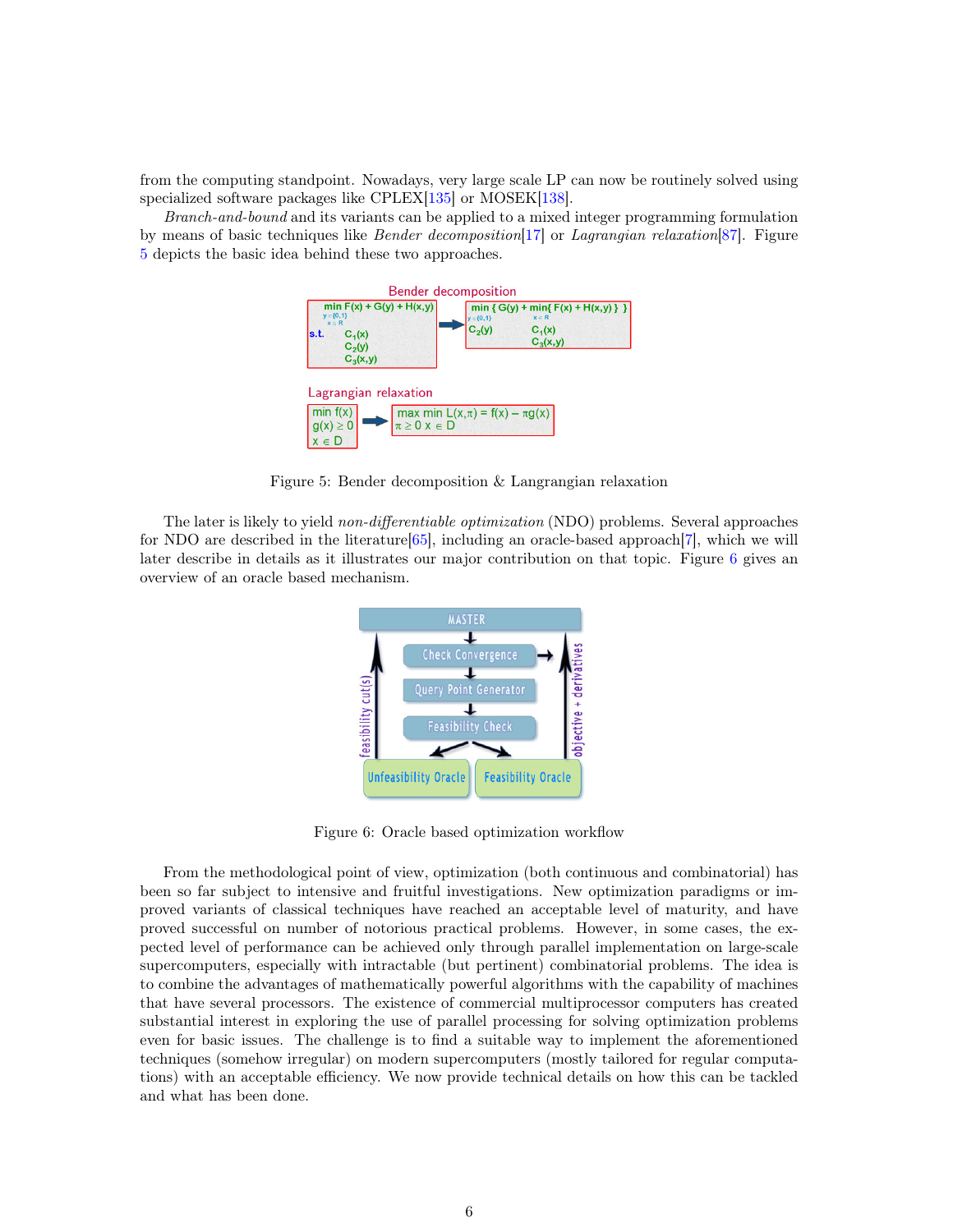#### 4 Parallel optimization

Processing with supercomputers is mainly parallel computing. Theoretical complexity studies the intrinsic difficulty of the optimization problems and classify them accordingly. There is an important set of common problems that can be solved or approximated in polynomial time. However, as some of them are (recursively) solved to get the solution of more difficult problems, improvements are still expected whenever there is a room for that. A good example of this is the *shortest* paths problem, which appears as a sub-problem for the multicommodity flow problem[\[9\]](#page-11-4). Many other combinatorial problems are (known to be) difficult, thus the basic expectation with supercomputers is to be able to solve them in a reasonable time through an efficient parallelization of a chosen method. The main point with large-scale supercomputers (thus exascale ones) is the huge number of computing units, which implies a larger and deeper parallelism. The global topic of Optimization has mainly two components: continuous optimization and discrete optimization. However, because pure combinatorial problems might be too difficult to solve only from the combinatorial standpoint, many approaches have developed a bridge between the discrete universe and the continuous universe through geometric, analytic, and algebraic techniques such as *global opti*mization, semidefinite programming, and spectral theory. Mixed integer programming formulations involve differentiable or non-differentiable objective functions. Non-differentiable configurations might come from the consideration of a *Lagrangian relaxation* approach, which moves a subset of the constraints (usually the harder ones) into the objective function. The efforts in the design of efficient algorithms for common combinatorial problems has lead to useful connections among problems (i.e. a solution for one can be used to construct a solution for another). As consequence, there is a set of reference optimization problems for which improved solutions are continuously tracked by researchers. For this purpose, parallel computing applied to all previously mentioned optimization paradigms is clearly worth considering.

An important set of discrete optimization problems are NP- complete[\[61\]](#page-14-2); hence their time complexity increases exponentially for all known algorithms. Consequently, parallel processing cannot achieve polynomial complexity on these problems without using at least an exponential number of processors (not counting data exchanges). However, the average-time complexity of heuristics and sub-optimal algorithms for a wide range of problems are polynomial [\[82,](#page-15-1) [129\]](#page-17-4). Significant advances have been made in the use of powerful heuristics and parallel processing to solve large scale discrete optimization problems. Number of problem instances that were considered computationally intractable on sequential machines are routinely solved on server-class symmetric multi-processors and workstation clusters. In conjunction with the increasing power of supercomputers, cutting-edge methods in optimization are expected to cope with very large-scale problems.

We get a direct impact of parallel computing in numerical optimization through the advances in parallel numerical algebra[\[29,](#page-12-3) [52,](#page-13-0) [49\]](#page-13-1), with some of them being implemented into effective frameworks[\[3,](#page-11-5) [11,](#page-11-6) [2,](#page-11-7) [25,](#page-12-4) [124\]](#page-17-5). Encapsulating parallel linear algebra routines into optimization codes [\[43,](#page-13-2) [114\]](#page-16-3) is a nice way to provide their power to the users without additional efforts. This is still a very critical and challenging topic since parallelizing the linear algebra kernels of optimization algorithms is not an easy task, and moving on the exascale era will made it more complex. For instance, matrix factorization updating process in quasi-Newton methods or active set strategies involves vector-vector operations that are not easy to parallelize efficiently [\[41\]](#page-13-3). According to Schnabel[\[112\]](#page-16-4), parallel computing can be performed in numerical optimization through three levels:

- $\Diamond$  parallelization of the function and/or the derivative evaluations;
- $\Diamond$  parallelization of the linear algebra kernels;
- $\Diamond$  modifications of the basic algorithms in order to increase the degree of parallelism.

For the first two levels, several approaches have been developed [\[29,](#page-12-3) [106,](#page-16-5) [107,](#page-16-6) [54,](#page-13-4) [69\]](#page-14-3) and we might also expect some outputs for heterogeneous systems. For most of interior point (IP) methods in linear programming (LP), quadratic programming (QP), and nonlinear programming, the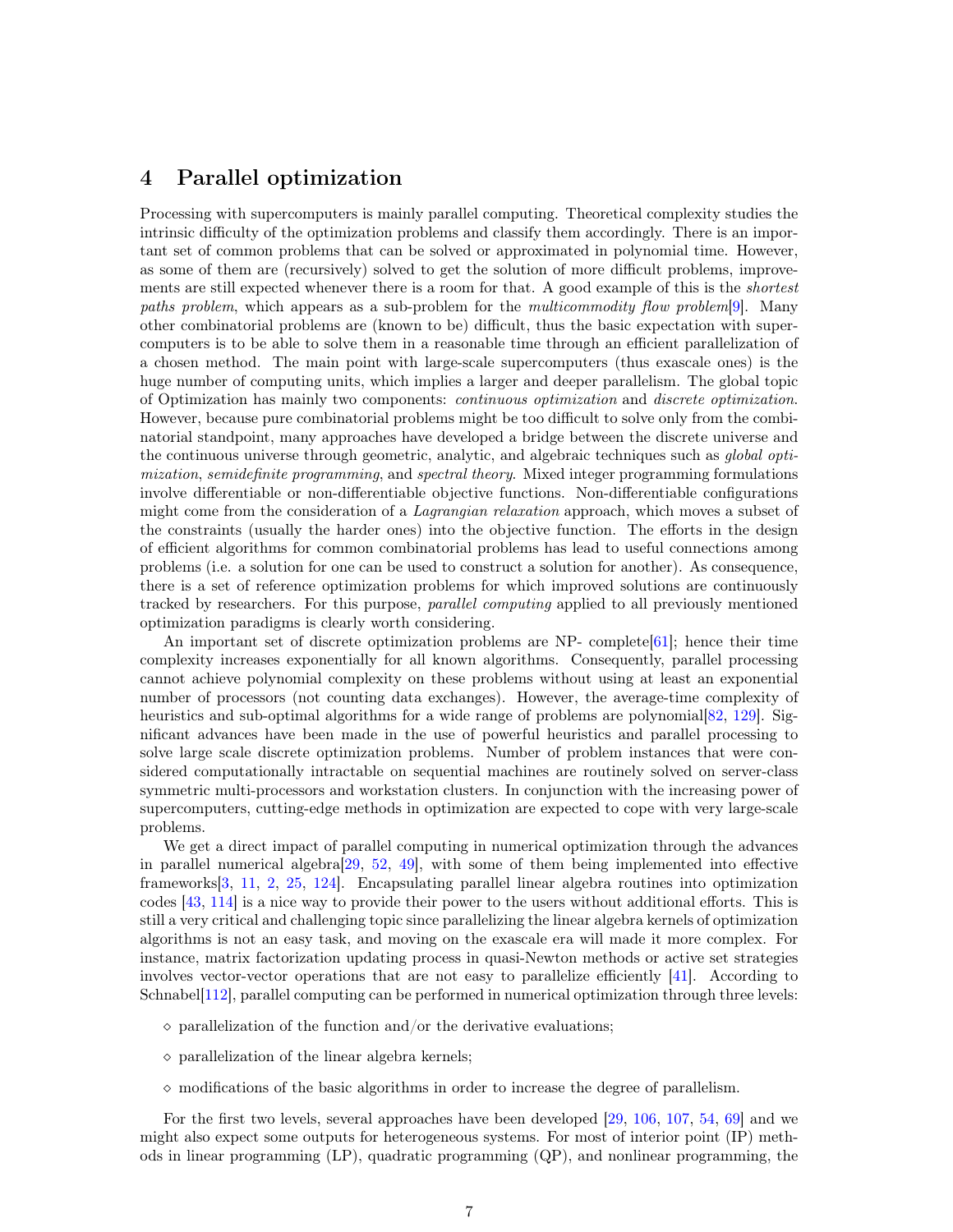kernel is the solution of a special linear system  $[4, 19]$  $[4, 19]$  $[4, 19]$ . As the iterates approach the boundary of the feasible set or the optimal solution, the system becomes more and more ill-conditioned. Suitable strategies have been developed within a modified Cholesky factorization framework and successfully used in specialized codes as CPLEX[\[135\]](#page-17-2), LOQO[\[137\]](#page-17-6) and GUROBI[\[136\]](#page-17-7). Thus, efficient parallel versions of these strategies are highly desired, but challenging on large-scale supercomputers, especially for sparse systems. The paper of Durazzi and Ruggiero [\[50\]](#page-13-5) presents a parallel approximated IP method for QP, based on a preconditioned Conjugated Gradient algorithm. D'Apuzzo and Marino [\[41\]](#page-13-3) have proposed a parallel Potential Reduction algorithm for the convex quadratic bound constrained problem. A parallel decomposition approach is considered by Zanghirati and Zanni [\[132\]](#page-17-8) for large scale QPs. Blomwall [\[23\]](#page-12-5) has proposed a parallel implementation of a Riccati-based primal IP algorithm for multistage stochastic programming. Most of these contributions together with more recent ones consider conventional parallel architectures, the question is how well are they adaptable for complex systems (i.e. heterogeneous with NUMA memory for instance).

Regarding the third level, multi-directional search strategies [\[89\]](#page-15-2) provide a high-level parallelism which can be exploited through a concurrent execution of the minimization processes. Adhoc or application specific algorithms are also concerned, particularly when large-scale instances are considered [\[31,](#page-12-6) [81\]](#page-15-3). Another case study in statistical model selection is analyzed by Gatu and Kontoghiorghes [\[62\]](#page-14-4). As many fields in numerical analysis, several algorithms in numerical optimization have been revisited because of parallelism considerations. In [\[56\]](#page-13-6), approaches to expose parallelism through appropriate partitioning of mathematical programs are reported. Interior point strategies, because of their direct possibility of parallel implementation [\[42,](#page-13-7) [73\]](#page-14-5), have received much attention compare to active set algorithms, and have stimulated intensive researches in order to understand and overcome their weak scaling on large supercomputers. Developments in object oriented software for coding and tuning linear algebra algorithms at a high level of abstraction are provided in [\[125,](#page-17-9) [130\]](#page-17-10)

As previously said, many techniques have so far been developed to provide a bridge between continuous and discrete formulations. Recent successes based on such approaches include IP methods for discrete problems, the Goemans-Williamson relaxation of the maximum cut problem, the Chvatal cuts for the traveling salesman problem, and the Gilbert-Pollak's conjecture, to name a few. Parallel algorithms for discrete optimization problems can be obtained in many different ways including the classical *domain decomposition*. SPMD (Single Program Multiple Data) parallelization attempts to enlarge the exploration of the solution space by initiating multiple simultaneous searches towards the optimal solution. These approaches are well implemented by clustering methods. Byrd et al. [\[31,](#page-12-6) [30\]](#page-12-7) and Smith and Schnabel[\[115\]](#page-16-7) have developed several parallel implementations of the clustering method. Parallelization of classical paradigms have also been explored: *parallel dynamic programming*[\[63\]](#page-14-6), *branch and bound*[\[26,](#page-12-2) [45\]](#page-13-8), *tabu search, simu*lated annealing, and genetic algorithms[\[109\]](#page-16-8). In the paper of Clementi, Rolim, and Urland [\[37\]](#page-12-8), randomized parallel algorithms are studied for *shortest paths, maximum flows, maximum indepen*dent set, and matching problems. A survey of parallel search techniques for discrete optimization problems are presented in [\[71\]](#page-14-7). The most active topics are those involved with searching over trees, mainly the *depth-first* and the *best-first* techniques and their variants. The use of parallel search algorithms in games implementation has been particularly successful, the case of IBM's Deep Blue [\[113\]](#page-16-9) is illustrative. This topic is very active in Artificial Intelligence for which the question of efficient parallelization stands as one of the major HPC applications.

We now discuss what appears to us crucial points on the way to the Exascale when considering efficient implementations in both continuous optimization and combinatorial optimization.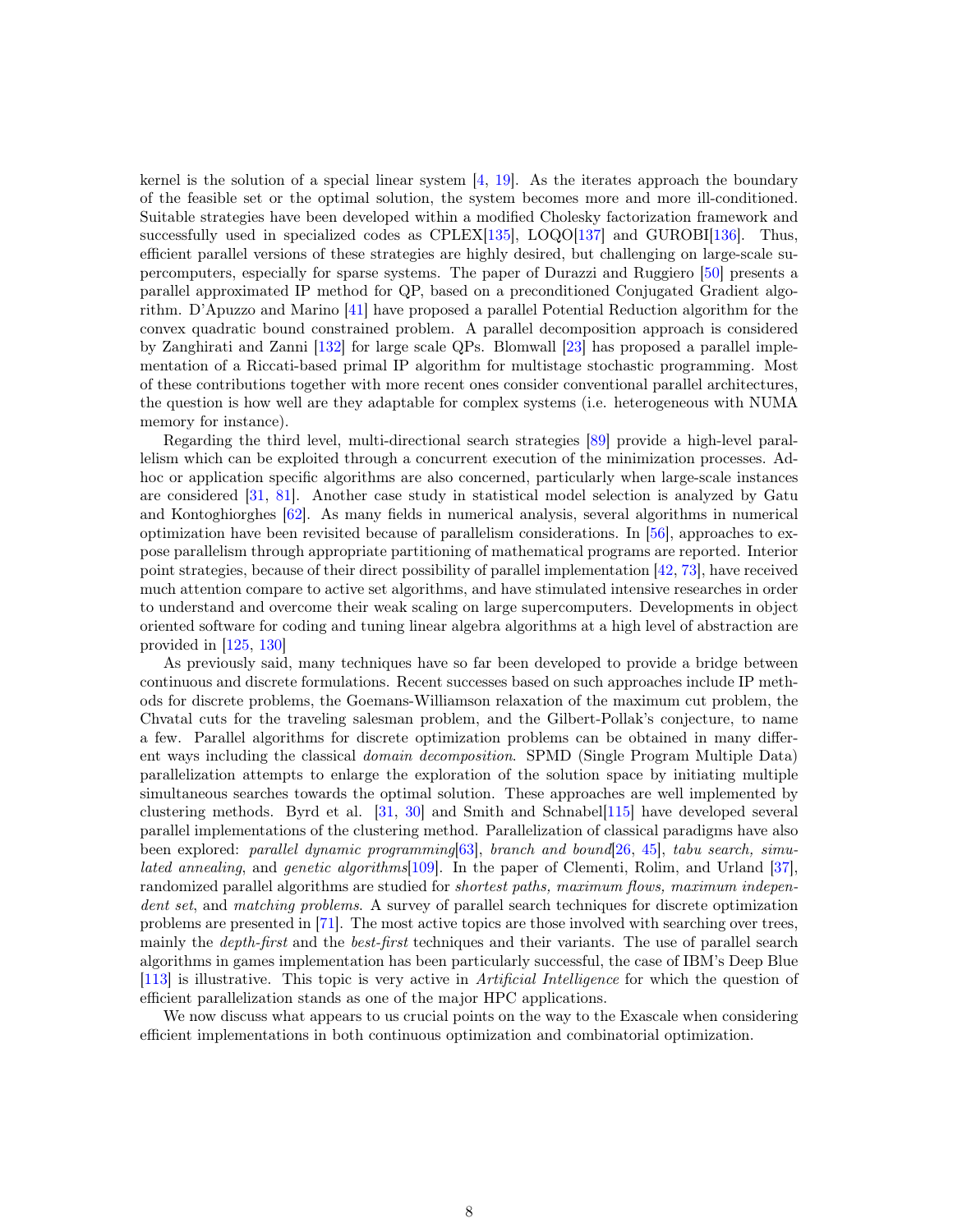## 5 Critical Numerical and Performance Challenges

Let first point out and describe the main issues when seeking an efficient implementation of the aforementioned paradigms on large-scale supercomputers.

- $\Diamond$  Computing unit: The generic compute node is likely to be a many-core processor. Seeking efficiency and scalability with many-core processors is a hard task [\[116\]](#page-16-10). As with any sharedmemory system, the way to go is through the shared-memory paradigm. Thereby, we avoid explicit data exchanges, but there is more pressure on main memory accesses with a heavy concurrency that will be the main culprit of weak scalability. Vectorization is to be considered at the level of the linear algebra kernels, and this requires a suitable data organization.
- $\Diamond$  *Memory system:* One critical point here is the management of shared variables. Optimization techniques are likely to be iterative, so the access to these variables is repeated accordingly. For read-only accesses, the performance will depend on how good we are with memory caching, this aspect should be investigated deeply considering all iteration levels. For write accesses, the main issue is concurrency, with a special focus on iterative (in-place) updates. The case of non uniform memory access (NUMA) needs a special attention as most of manycore processors follow this specificity along with the corresponding packaging of the cores. It is likely that exascale machines will be equipped with such processors.
- $\Diamond$  *Numerical sensitivity:* A part from accuracy concerns, it is common to consider a lower precision in order to reach a faster flops through wider SIMD and also to speed-up the memory accesses. Iterative methods usually consider this adaptation under a global mixedprecision scheme. The main drawbacks with lower precision come from the potential lost of accuracy, which might led to wrong numerical results or slower convergence.
- $\Diamond$  *Heterogeneity:* The tendency with top class supercomputers is heterogeneity. The most common configuration is the classical CPU-GPU conjunction. GPUs has reached enough maturity to be considered for most of common computing tasks including those form linear algebra. It is likely that this will be and remain the typical scenario of the GPU consideration for the implementation of optimization algorithms. However, the well-known problem of CPU/GPU data exchanges is to be seriously considered in the standpoint of an iterative process. In case of high-precision computation with GPU, there might be some concerns about accuracy. In addition, a trade-off between accuracy and performance should be skillfully considered.
- $\Diamond$  Synchronization: Considering the notorious case of the brand-and-bound, which also stands as a typical connection between continuous optimization and combinatorial optimization, all active explorations running in parallel share some common variables (concurrent updates, critical values, ...) and conditions (termination/pruning, numerical/structural, ...). Synchronize in the context of a large-scale supercomputer is costly and the effect on the scalability is noteworthy.
- $\Diamond$  Data exchanges: This is the main source of a serious time overhead with distributed memory parallelism, which also generally includes the aforementioned mechanism (synchronization). A more general optimization scheme has several levels of iteration (of different natures), which yields a complex communication flow and topology. This aspect is certainly the most hindering on the way to parallel efficiency, as it consumes the major part of the global overhead.
- $\Diamond$  *Load balance:* Active subproblems might have different complexities and numerical characteristics, thus yielding unequal loads for the corresponding tasks. Beside the computing load, there is also some numerical characteristics that might impact the local runtime complexity on the compute nodes. This aspect is hard to fix without changing the way the computation is organized. The way a given (sub)problem is solved in optimization sometimes depends on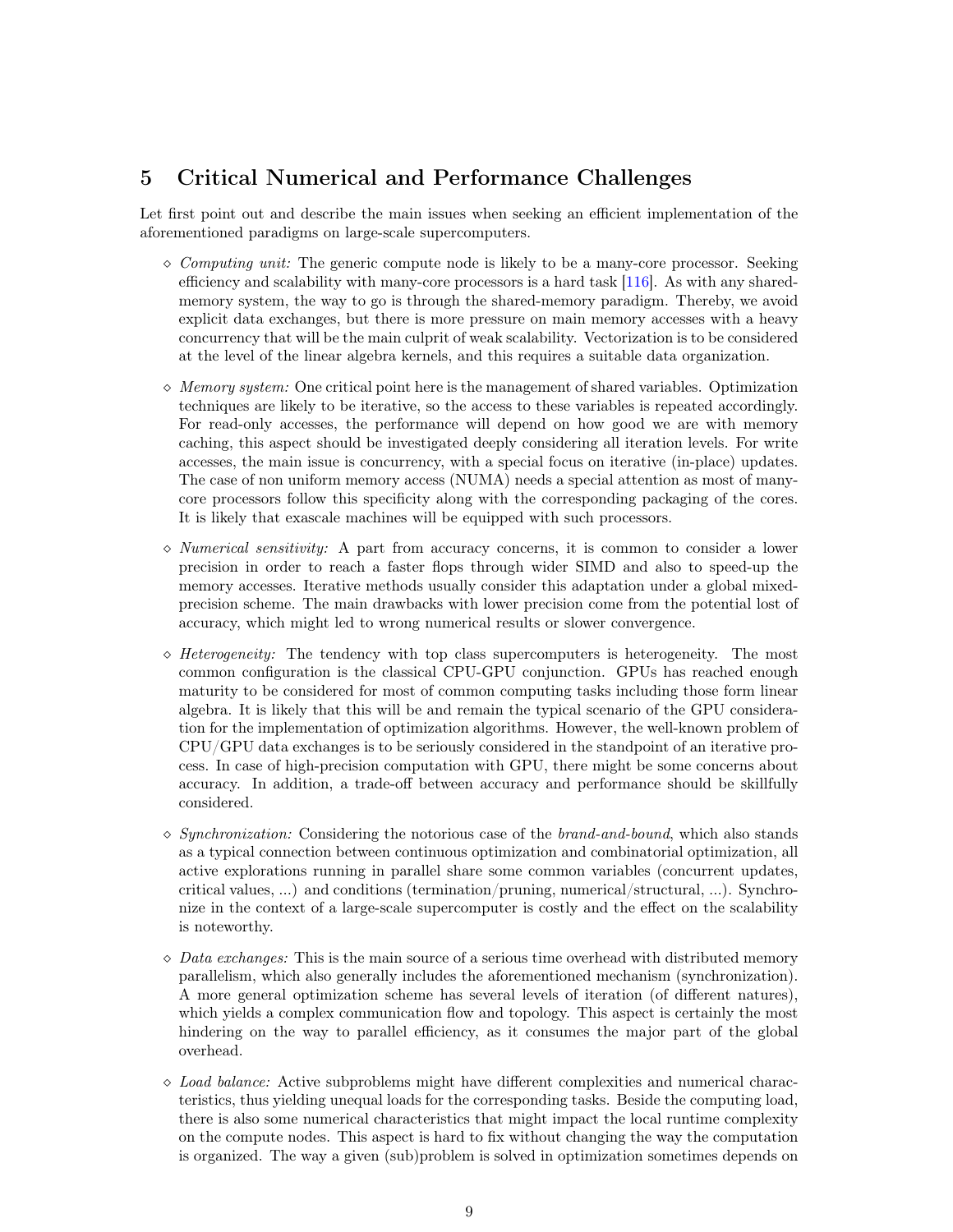its specific structure, this makes difficult to predict the choice that will be made at runtime and thus complicates any prediction.

Many optimization problems are based on an objective function that is implicit or nondifferentiable. To solve them with gradients-based approaches, we need to deal with an *oracle* that can return for a given point of the search space the evaluation of the objective function and the corresponding derivatives. Oracle-based Optimization is a powerful tool for general purpose optimization. To make this approach successful from the performance and numerical standpoints, it is important to (i) keep the number of calls to the oracle as low as possible, especially if it involves solving a difficult combinatorial problem; and (ii) take care of numerical issues that might extend the number of necessary iterations or lead to divergence. Oracle-based continuous optimization is better addressed with generic approaches so as to offer the possibility to treat most common combinatorial problems. However, number of important aspects still need to be seriously considered. We list some of them.

- $\Diamond$  The core of an oracle-based method in continuous optimization involves solving a linear system for the search direction used to get the next query point. It is crucial to have the solution accurate enough to be meaningful and keep us to the track. As we get close to the boundaries of the search space or to the optimal solution, the principal matrix of the linear system becomes ill-conditioned, thus making difficult the computation of the required solution. This fact severely increases the associated computational cost, unless we chose to sacrifice the accuracy, which will extend the number of outer iterations towards the solution. Thus, it is important to carefully address this issue, which belongs to the more general topic of solving ill-conditioned linear systems. However, there is probably a way to exploit the specific structure of the principal matrix in this case. The topic here is mainly that of linear systems solving, which has been extensively studied but remains difficult to make it as scalable as desired, especially with sophisticated iterative methods. Inter-processors communication and global synchronization mechanisms are what we should care about for this aspect on exascale systems.
- $\Diamond$  The query point generator of the cutting planes method looks for a guess within the localization set that corresponds to the polyhedral defined by the cuts accumulated so far. A good management of these cuts is crucial and their number linearly increases with the number of iterations. If the dimension of the problem is huge, or if we have already performed a large number of iterations, then the required memory space necessary to keep all the cuts will become significant, and this might slowdown the global memory efficiency, especially with complex memory systems like NUMA ones. One way to fight against this problem is to eliminate redundant cuts, or to keep only the minimal set of the cuts that corresponds to the same (or equivalent) polyhedral of the localization set. Doing this is not trivial as there are many valid selections. Another way is to aggregate the cuts instead of eliminating them. We could also weight the cuts according to their importance within the localization set. All theses thoughts have to be studied deeply, even through an experimental approach. However, we need to be careful as we could destroy the coherence of the localization set, thus impacting the convergence.
- $\Diamond$  Cutting planes methods are iterative, and the convergence is monitored by the calculation of the gap between the best solution found so far and the estimated lower/upper bound (ideally the optimal value of the objective function, but we don't have it). The process converges if: (a) the gap is below the tolerance threshold; (b) we have reached the maximum number of iterations (over the expectation); (c) a null gradient is returned by the oracle; (d) an incoherent information is provided by the oracle or calculated internally; (e) an unexpected critical issue (hardware/system or numerical) has occurred. The main focus here is the lower/upper bound estimation. This is usually obtained from the localization set (the cuts  $+$  the objectives), which might become heavy and numerically sensitive over the time (again, because of the large number of collected cuts and the global configuration). If the estimation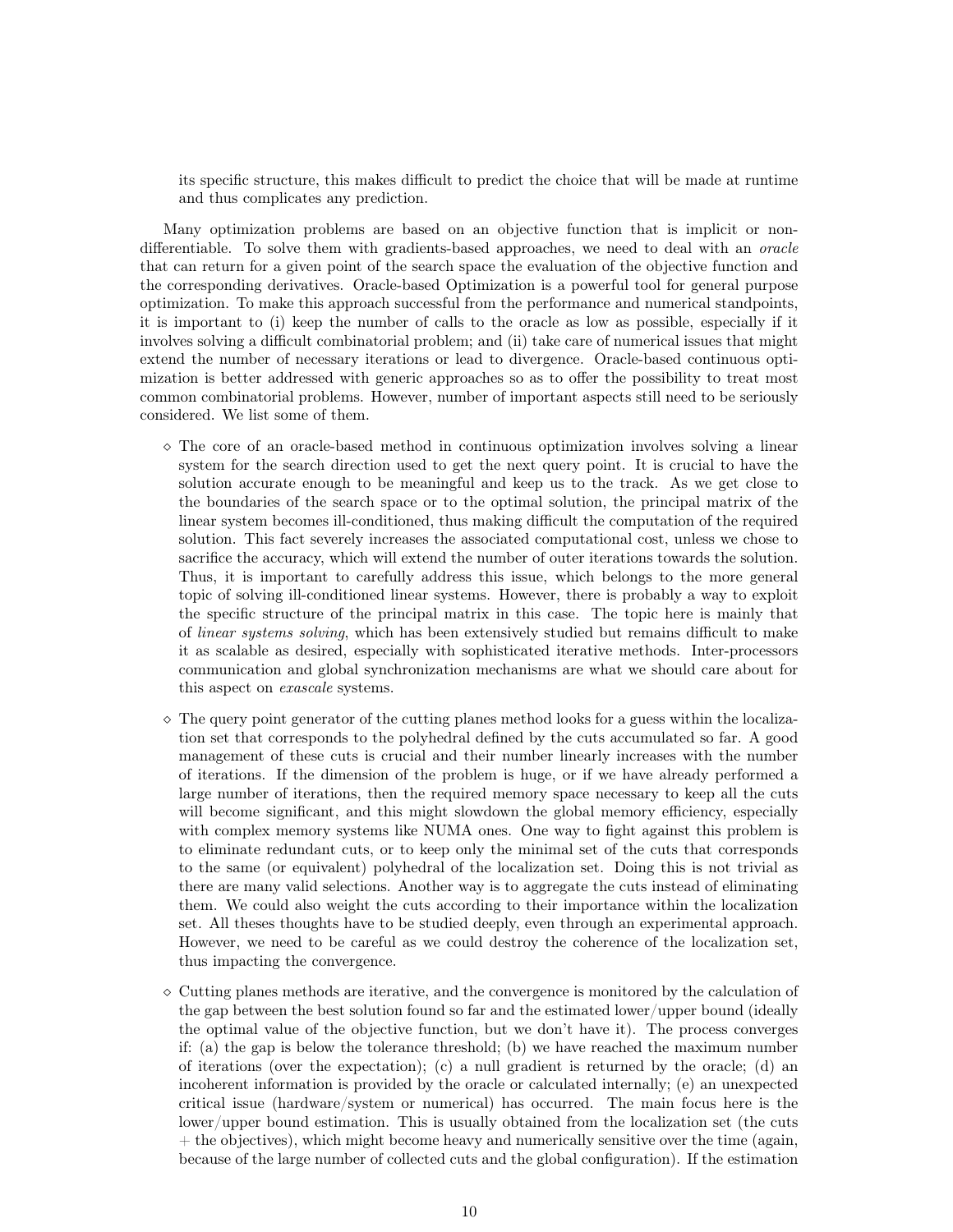of the lower/upper bound is good enough, then we will perform more additional iterations or never converge (even if we should, either because we are already at the optimum or there is no further improvement). It is therefore important to address this problem and look for a robust approach. It makes sense to assign this calculation to single computing unit and broadcast the result to the whole computing system.

 $\Diamond$  Regarding the Newton linear system that is solved during inner iterations to get the search direction for the next query point, updating the principal matrix takes a serious overhead. Indeed, at each iteration, the matrix of the generated cuts is updated from A to  $[A, u]$ , where  $u$  is the new incoming cut, then we solve a linear system based on a principal matrix of the form

<span id="page-10-0"></span>
$$
A \times diag(s^2) \times A^T,
$$
\n<sup>(6)</sup>

where s is the vector of the so-called *slack variables* and  $s^2 = (s_i^2)$ . It is quite frustrating to solve this system from scratch at each iteration. Indeed, the principal matrix [\(6\)](#page-10-0) seems to have a suitable form for a direct Cholesky factorization. The dream here is to keep on the desired factorization by means of efficient updates, thus a quadratic complexity instead of the cubic one for the factorization restarted from scratch. The current state-of-the-art in matrix computation, to the best of our knowledge, does not provides the aforementioned Cholesky update, this remains to be investigated including the parallelization from the perspective of running on a (large-scale) supercomputer.

 $\Diamond$  About the branch-and-bound, an important method for solving combinatorial problems (including approximations), very popular for MIP formulations, the main research direction from the HPC standpoint is through an efficient parallelization of the paradigm itself. Branch-and-bound is likely to yield an irregular computation scheme with an unpredictable path to the solution, thus making very challenging for efficient parallelization, especially on large-scale supercomputers. Among critical issues, we mention: heavy synchronization, irregular communication pattern, huge amount of memory to handle the generated cuts, load unbalanced and/or non-regular memory accesses. The management of the implicit recursion of the whole is difficult to keep scalable as the number of processors increases. An on-the-fly rescheduling of the tasks might be necessary at some points in order to adapt to branching mispredictions or severe load imbalance. In conjunction with continuous optimization, there are effective generic frameworks for the branch-and-bound associated with continuous optimization solvers [\[28\]](#page-12-9), such frameworks should be made parallel at design time.

#### 6 Conclusion

Optimisation is a central topic, which combines advances in applied mathematics and technical computing. Powerful methods have been developed and are still improved to solve difficult but relevant real-life problems. As the power of supercomputers is significantly increasing, there is an instinctive desire for being able to routinely solve large-scale problems. This raises the challenge of efficient implementations of cutting-edge optimization techniques on large-scale supercomputers. Parallel optimization is the main topic involved in this context, and the main concern is scalability. Ideally, the most powerful optimization methods should be scalable enough to yield the most efficient solutions to the target problems. However, the global and internal structures of modern supercomputers make them not easy to program efficiently, especially with too specific approaches like the ones from optimization. On the way to the exascale, this will be exacerbated by the complexity of the systems, but the efforts are worth it.

#### References

[1] C. J. Adcock and N. Meade, A simple algorithm to incorporate transaction costs in quadratic optimization, European Journal of Operational Research, 7, 85-94, 1994.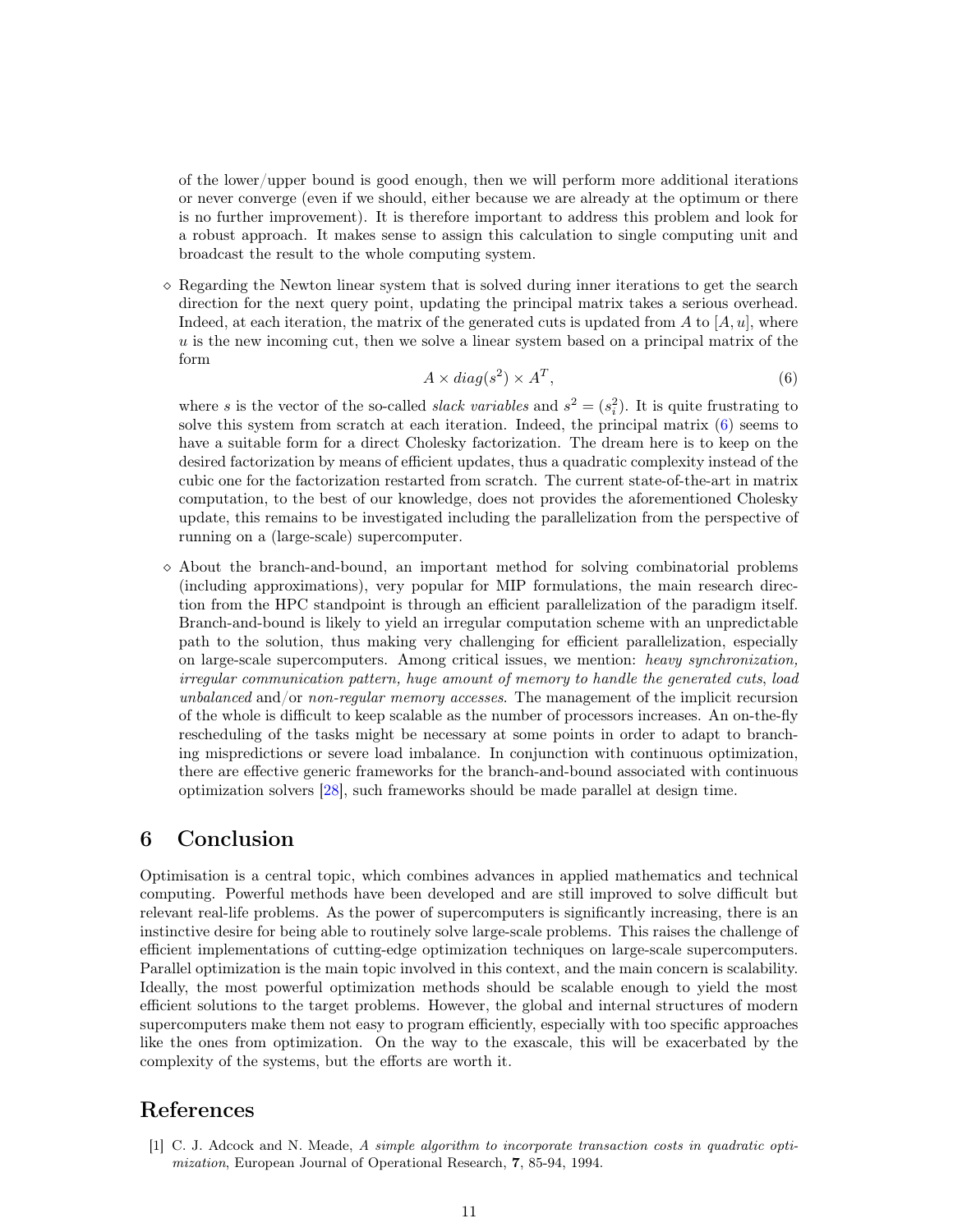- <span id="page-11-7"></span>[2] E. Agullo, B. Hadri, H. Ltaief and J. Dongarra, Comparative study of one-sided factorizations with multiple software packages on multi-core hardware, SC'09: International Conference for High Performance Computing, 2009
- <span id="page-11-5"></span>[3] E. Agullo, J. Dongarra, B. Hadri, J. Kurzak, J. Langou, J. Langou, H. Ltaief, P. Luszczek, and A. YarKhan, PLASMA: Parallel Linear Algebra Software for Multicore Architectures, Users? Guide, http://icl.cs.utk.edu/plasma/, 2012.
- <span id="page-11-8"></span>[4] E. D. Andersen, J. Gondzio, Cs. Mészáros, and X. Xu, Implementation of interior point methods for lardge scale linear programming, T. Terlaky (Ed), Interior-point Methods of Mathematical Programming, Kluwer Academic Publishers, pp. 189-252, 1996.
- <span id="page-11-0"></span>[5] Applegate, D.L., Bixby, R.E., Chvatal, V., Cook, W.J., The Traveling Salesman Problem - A Computational Study, Princeton Series in Applied Mathematics, 2006.
- [6] F. Babonneau and J.-P. Vial. ACCPM with a nonlinear constraint and an active set strategy to solve nonlinear multicommodity flow problems. Technical report, Logilab, Hec, University of Geneva, June 2005.
- <span id="page-11-3"></span>[7] Babonneau, Frédéric and Beltran, Cesar and Haurie, Alain and Tadonki, Claude and Vial, Jean-Philippe, Proximal-ACCPM: a versatile oracle based optimization method, 9, 69–92, 2007.
- [8] F. Babonneau, O. du Merle, and J.-P. Vial. Solving large scale linear multicommodity flow problems with an active set strategy and Proximal-ACCPM. Operations Research, 54(1):184–197, 2006.
- <span id="page-11-4"></span>[9] F. Babonneau, Solving the multicommodity flow problem with the analytic center cutting plane method, PhD thesis, University of Geneva, http://archive-ouverte.unige.ch/unige:396, 2006.
- [10] Bader, D.A., Hart, W.E., Phillips, C.A., Parallel Algorithm Design for Branch and Bound, In: Greenberg, H.J. (ed.) Tutorials on Emerging Methodologies and Applications in Operations Research, ch. 5, Kluwer Academic Press, Dordrecht, 2004.
- <span id="page-11-6"></span>[11] S. Balay, J. Brown, K. Buschelman, V. Eijkhout, W. Gropp, D. Kaushik, M. Knepley, L. Curfman McInnes, B. Smith, and H. Zhang, *PETSc Users Manual. Revision 3.2*, Mathematics and Computer Science Division, Argonne National Laboratory, September 2011
- <span id="page-11-1"></span>[12] Barnhart et. al. , Branch and Price : Column Generation for Solving Huge Integer Programs,Operation Research, Vol 46(3), 1998.
- [13] C. Barnhart, A. M. Cohn, E. L. Johnson, D. Klabjan, G. L. Nemhauser, P. H. Vance, Airline Crew Scheduling, Handbook of Transportation Science International Series in Operations Research & Management Science Volume 56, pp 517-560, 2003.
- [14] C. Barnhart, E.L. Johnson, G.L. Nemhauser, M.W.P. Savelsbergh, and P.H. Vance. Branch-andprice: Column generation for solving huge integer programs. Operations Research, 46(3):316–329, 1998.
- [15] C. Beltran, C. Tadonki, J.-Ph. Vial, Semi-Lagrangian relaxation , Computational Management Science Conference and Workshop on Computational Econometrics and Statistics, Link, Neuchatel, Switzerland, April 2004 .
- [16] C. Beltran, C. Tadonki, and J.-P. Vial. Semi-lagrangian relaxation. Technical report, Logilab, HEC, University of Geneva, 2004.
- <span id="page-11-2"></span>[17] J. F. Benders, Partitioning procedures for solving mixed-variables programming problems, Numerische Mathematik 4(3), pp. 238?252, 1962.
- [18] J. F. Benders. Partitioning procedures for solving mixed-variables programming problems. Computational Management Science, 2:3–19, 2005. Initially appeared in Numerische Mathematik, 4: 238-252, 1962.
- <span id="page-11-9"></span>[19] H. Y. Benson, D. F. Shanno, R.J. Vanderbei, Interior-point methods for convex nonlinear programming: jamming and comparative numerical testing, Op. Res. and Fin. Eng., ORFE-00-02-Princeton University, 2000 .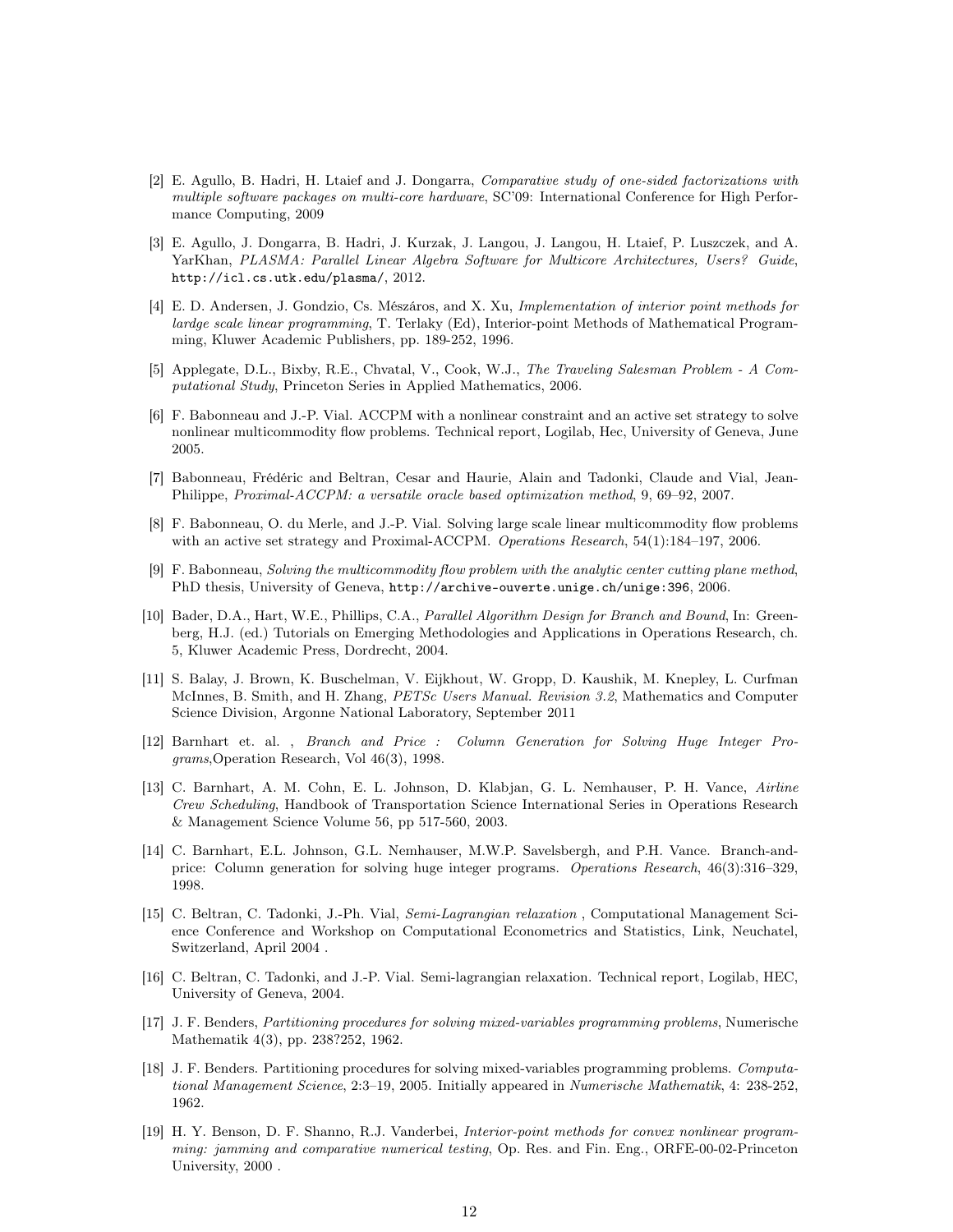- [20] C. Berger, R. Dubois, A. Haurie, E. Lessard, R. Loulou, and J.-P. Waaub. Canadian MARKAL: An advanced linear programming system for energy and environmental modelling. INFOR, 30(3):222– 239, 1992.
- [21] D. Bienstock, Computational study of a family of mixed-integer quadratic programming problems, Math. Prog. 74, 121-140, 1996.
- [22] L. S. Blackford, J. Choi, A. Cleary, E. D'Azevedo, J. Demmel, I. Dhillon, J. Dongarra, S. Hammarling, G. Henry, A. Petitet, K. Stanley, D. Walker, R. C. Whaley ScaLAPACK, http://www.netlib.org/scalapack, 2012.
- <span id="page-12-5"></span>[23] J. Blomwall, A multistage stochastic programming algorithm suitable for parallel computing, Parallel Computing, 29, 2003.
- [24] R. A. Bosh and J.A. Smith, Separating Hyperplanes and the Authorship of the Disputed Federalist Papers, American Mathematical Monthly, Volume 105, No 7, pp. 601-608, 1995.
- <span id="page-12-4"></span>[25] Bosilca, G., Bouteiller, A., Danalis, A., Faverge, M., Haidar, H., Herault, T., Kurzak, J., Langou, J., Lemariner, P., Ltaief, H., Luszczek, P., YarKhan, A., Dongarra, J. Distributed Dense Numerical Linear Algebra Algorithms on Massively Parallel Architectures: DPLASMA, University of Tennessee Computer Science Technical Report, UT-CS-10-660, Sept. 15, 2010.
- <span id="page-12-2"></span>[26] S. Boyd , J. Mattingley, Branch and Bound Methods, Notes for EE364b, Stanford University, Winter 2006-07 (http://see.stanford.edu/materials/lsocoee364b/17-bb\_notes.pdf).
- [27] O. Briant and D. Naddef. The optimal diversity management problem. Operations research, 52(4), 2004.
- <span id="page-12-9"></span>[28] O. Briant, C. Lemaréchal,K. Monneris,N. Perrot,C. Tadonki,F. Vanderbeck,J.-P. Vial,C. Beltran,P. Meurdesoif, Comparison of various approaches for column generation, Eigth Aussois Workshop on Combinatorial Optimization, 5-9 january 2004.
- <span id="page-12-3"></span>[29] A. Buttari, J. Langou, J. Kurzak, and J. Dongarra, A class of parallel tiled linear algebra algorithms for multicore architectures, Parallel Computing 35: 38-53, 2009.
- <span id="page-12-7"></span>[30] R. H. Byrd, et al., Parallel global optimization for molecular configuration problem, in Proceedings of the 6th SIAm Conference on Parallel Processing for Scientifi Computation, SIAM, Philadelphia, 1993.
- <span id="page-12-6"></span>[31] R. H. Byrd, et al., Parallel global optimization: numerical methods, dynamic scheduling methods, and application to molecular configuration, in B. Ford and A. Fincham (Eds), Parallel Computation, Oxford University Press, Oxford, pp. 187-207, 1993 .
- [32] CPLEX, http://www.ilog.com/products/cplex/
- [33] D. Carlson, A. Haurie, J.-P. Vial, and D.S. Zachary. Large scale convex optimization methods for air quality policy assessment. Automatica, 40:385–395, 2004.
- [34] T. J. Chang, N. Meade, J. E. Beasley, Y. M. Sharaiha, Heuristics for cardinality constrained portfolio optimization, Computers & Operation Research, 27, pp. 1271-1302, 2000.
- <span id="page-12-1"></span>[35] V. Chvátal, Hard Knapsack Problems, Operations Research, Vol. 28(6),pp. 1402-1411,1980.
- [36] V. Chvatal, Linear Programming, W. H. Freeman Compagny, Series of Books in the Mathematical Sciences, 1983.
- <span id="page-12-8"></span>[37] A. Clementi, J. D. P. Rolim, and E. Urland, Randomized Parallel Algorithms, LLNCS, A. Ferreira and P. Pardalos (Eds), pp. 25-48, 1995.
- [38] Constantinides G. M. and Malliaris A.G., Portfolio theory, Finance ed R.A. Jarrow, V. Maksimovic and W. T. Ziemba, Elsevier-Amsterdam, 1-30, 1995.
- <span id="page-12-0"></span>[39] W. J. Cook, W. H. Cunningham, W. R. Pulleyblank, A. Schrijver, Combinatorial Optimization, John Wiley & Sons, 1998.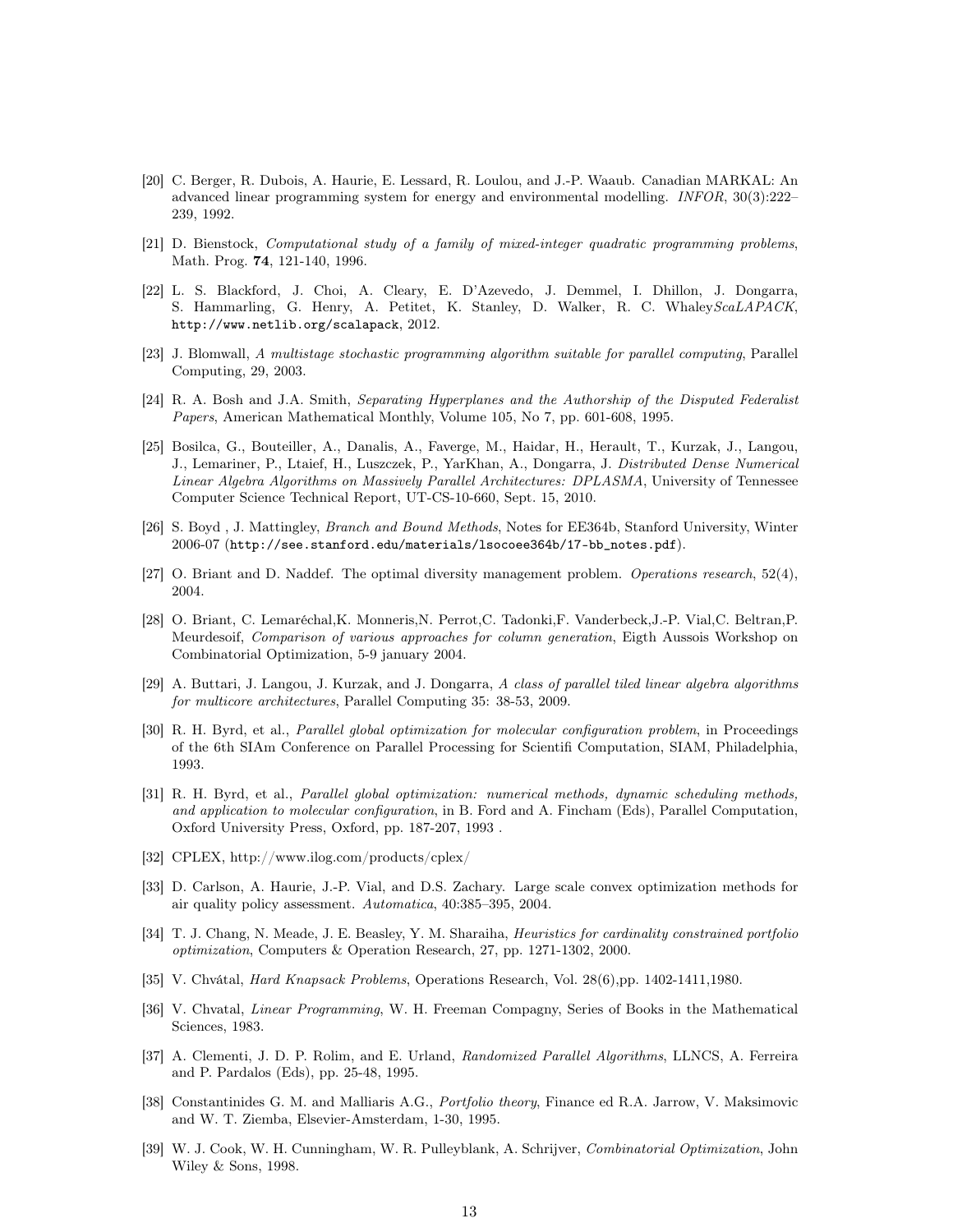- [40] T. Crainic, B. Le Cun, and C. Roucairol, Parallel Branch-and-Bound Algorithms, In: Talbi, E. (ed.) Parallel Combinatorial Optimization, ch. 1, Wiley, Chichester 2006.
- <span id="page-13-3"></span>[41] M. D'Apuzzo and M. Marino, Parallel computation issued of an interior point method for solving large bound-constrained quadratic programming problems, Parallel Computing, 29, 2003.
- <span id="page-13-7"></span>[42] M. D'Apuzzo, et al., A parallel implementation of a potential reduction algorithm for box-constrained quadratic programming, in LLNCS pp. 839-848, Europar2000, Spriger-Verlag, Berlin, 2000.
- <span id="page-13-2"></span>[43] M. D'Apuzzo, et al., Nonlinear optimization: a parallel linear algebra standpoint, Handbook of Parallel Computing and Statistics, E. J. Kontoghiorges (Ed.), New-York, 2003.
- [44] M. D'Apuzzo, et al.,Parallel computing in bound constrained quadratic programming, Ann. Univ. Ferrara-Sez VII-Sc. Mat. Supplemento al XLV pp. 479-491, 2000.
- <span id="page-13-8"></span>[45] A. De Bruin, G. A. P. Kindervater, H. W. J. M. Trienekens , Towards and abstract parallel branch and bound mahcine, LLNCS, A. Ferreira and P. Pardalos (Eds), pp. 145-170, 1995.
- [46] Z. Degrave and M. Peeters, Benchmark Results for the Cutting Stock and Bin Packing Problem, Research Report No 9820 of the Quantitative Methods Group, Louvain, Belgique, 1998.
- [47] L. Drouet, C. Beltran, N.R. Edwards, A. Haurie, J.-P. Vial, and D.S. Zachary. An oracle method to couple climate and economic dynamics. In A. Haurie and L. Viguier, editors, Coupling climate and economic dynamics. Kluwer (to appear), 2005.
- [48] L. Drouet, N.R. Edwards, and A. Haurie. Coupling climate and economic models in a cost-benefit framework: A convex optimization approach. Environmental Modeling and Assessment, to appear in 2005.
- <span id="page-13-1"></span>[49] I. S. Duff, H. A. VanDer Vorst, Developments and trends in the parallel solution of linear systems, Parallel Computing 25, pp. 13-14, 1999.
- <span id="page-13-5"></span>[50] C. Durazzi and V. Ruggiero, Numerical solution of special linear and quadratic programs via a parallel interior-point method, Parallel Computing, 29, 2003.
- [51] O. Du Merle and J.-P. Vial. Proximal ACCPM, a cutting plane method for column generation and Lagrangian relaxation: application to the p-median problem. Technical report, Logilab, University of Geneva, 40 Bd du Pont d'Arve, CH-1211 Geneva, Switzerland, 2002.
- <span id="page-13-0"></span>[52] Fengguang, S., Tomov, S., Dongarra, J., Efficient Support for Matrix Computations on Heterogeneous Multi-core and Multi-GPU Architectures, University of Tennessee Computer Science Technical Report, UT-CS-11-668, June 16, 2011.
- [53] A. Ferreira and P. M. Pardalos (Eds.), Solving Combinatorial Optimization Problems in Parallel, LLNCS-Springer 1054, 1995 .
- <span id="page-13-4"></span>[54] A. Ferreira and P. M. Pardalos, Parallel Processing of Discrete Optimization Problems, DIMACS Series Vol. 22, American Mathematical Society, 1995.
- [55] M. C. Ferris and T.S. Munson, Interior Point Methods for Massive Support Vector Machines, Cours/SÈminaire du 3<sup>e</sup> cycle romand de recherche opÈrationnelle, Zinal, Switzerland, march 2001.
- <span id="page-13-6"></span>[56] M. C. Ferris, J. D. Horn, Partitioning mathematical programs for parallel solution, Mathematical Programming 80, PP. 35-61, 1998.
- [57] Ferris, M., GAMS: Condor and the grid: Solving hard optimization problems in parallel, Industrial and Systems Engineering, Lehigh University, 2006.
- [58] L. G. Fishbone and H. Abilock. MARKAL, a linear programming model for energy systems analysis: Technical description of the BNL version. International Journal of Energy Research, 5:353–375, 1981.
- [59] E. Fragnière and A. Haurie. A stochastic programming model for energy/environment choices under uncertainty. International Journal of Environment and Pollution, 6(4-6):587–603, 1996.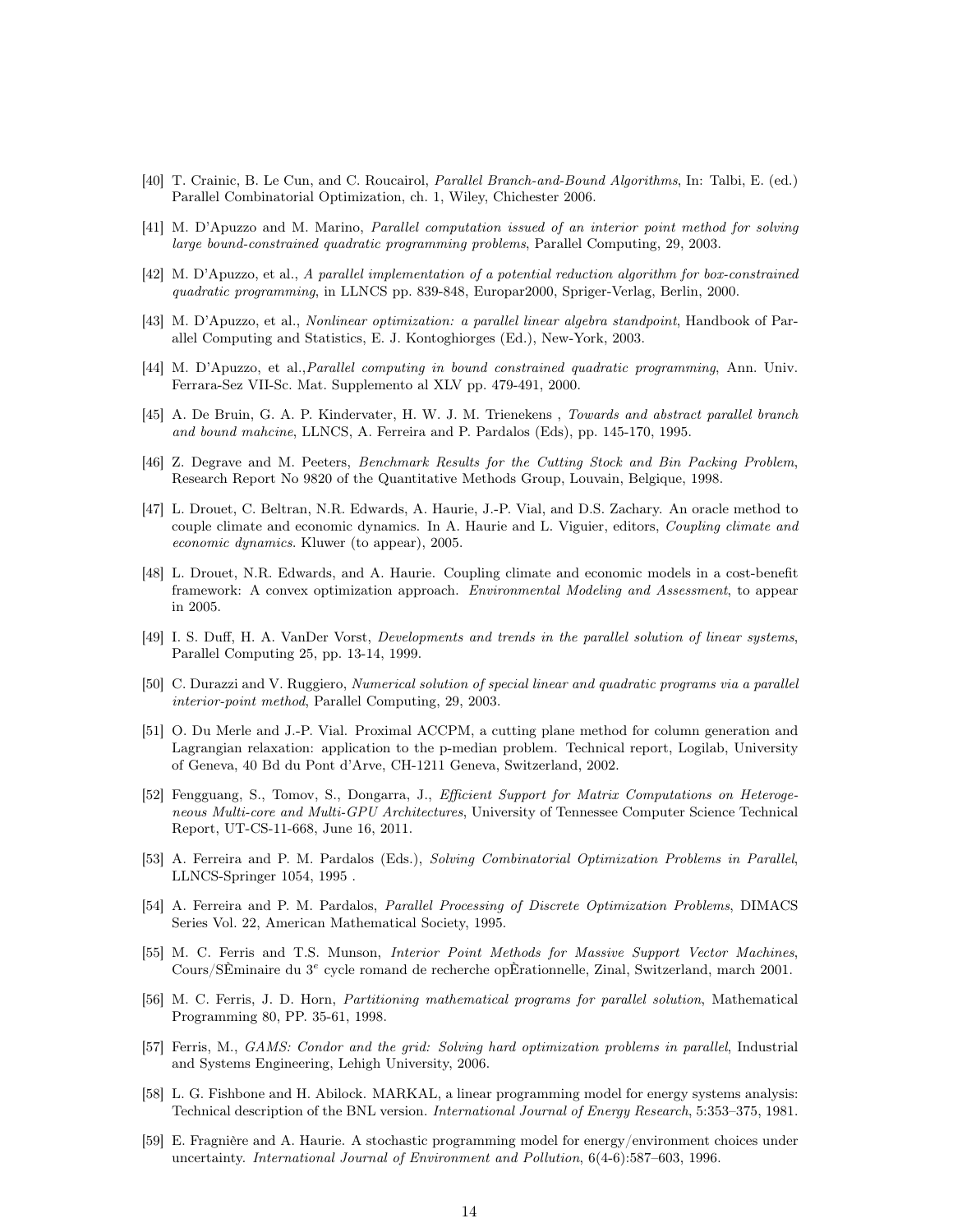- [60] E. Fragnière and A. Haurie. MARKAL-Geneva: A model to assess energy-environment choices for a Swiss Canton. In C. Carraro and A. Haurie, editors, Operations Research and Environmental Management, volume 5 of The FEEM/KLUWER International Series on Economics, Energy and Environment. Kluwer Academic Publishers, 1996.
- <span id="page-14-2"></span>[61] M. R. Garey and D. S. Johnson, Computers and Intractability: A Guide to the Theory of NP-Completeness, Morgan Kaufmann, 1979.
- <span id="page-14-4"></span>[62] C. Gatu and E. J. Kontoghiorghes, Parallel aalgorithms for computing all possible subset regression models using the QR decomposition, Parallel Computing, 29, 2003.
- <span id="page-14-6"></span>[63] M. Gengler, An introduction to parallel dynamic programming, LLNCS, A. Ferreira and P. Pardalos (Eds), pp. 86-114, 1995.
- [64] A. M. Geoffrion. Lagrangean relaxation for integer programming. Mathematical Programming Study, 2:82–114, 1974.
- <span id="page-14-1"></span>[65] J.-L. Goffin and J.-P. Vial. Convex nondifferentiable optimization: A survey focussed on the analytic center cutting plane method. Optimization Methods and Software, 174:805–867, 2002.
- [66] J.-L. Goffin and J.-P. Vial. Shallow, deep and very deep cuts in the analytic center cutting plane method. Mathematical Programming, 84:89–103, 1999.
- [67] J. L. Goffin, A. Haurie, and J. P. Vial, Decomposition and nondifferentiable optimization with the projective algorithm Management Science, 37, 284-302.
- [68] J.-L. Goffin, Z. Q. Luo, and Y. Ye. Complexity analysis of an interior point cutting plane method for convex feasibility problems. SIAM Journal on Optimization, 69:638–652, 1996.
- <span id="page-14-3"></span>[69] J. Gondzio, A. Grothey, Parallel Interior Point Solver for Structured Quadratic Programs: Application to Financial Planning Problems, RR MS-03-001, School of Mathematics, University of Edinburgh, 2003.
- [70] J. Gondzio, O. du Merle, R. Sarkissian and J.P. Vial, ACCPM A Library for Convex Optimization Based on an Analytic Center Cutting Plane Method, European Journal of Operational Research, 94, 206-211, 1996.
- <span id="page-14-7"></span>[71] A. Grama and V. Kumar, State-of-the-Art in Parallel Search Techniques for Discretes Optimization Problems, Personnal communication, 1993 .
- [72] M. Guignard and S. Kim. Lagrangean decomposition: a model yielding stronger Lagrangean bounds. Mathematical Programming, 39:215–228, 1987.
- <span id="page-14-5"></span>[73] A. Gupta, G. Karypis, V. Kumar, A highly scalable parallel algorithm for sparse matrix factorization, IEEE TPDS 8(5), pp. 502-520.
- [74] N. H. Hakansson, Multi-period mean-variance analysis: Toward a theory of portfolio choice, Journal of Finance, 26, 857-884, 1971.
- [75] J. Han and M. Kamber, Data Mining: Concept and Techniques, Morgan Kaufmann Publishers, 2000.
- [76] P. Hansen, N. Mladenovic, and D. Perez-Brito. Variable neighborhood decomposition search. Journal of Heuristics, 7:335–350, 2001.
- [77] A. Haurie, J. Kübler, A. Clappier, and H. Van den Bergh. A metamodeling approach for integrated assessment of air quality policies. Environmental Modeling and Assessment, 9:1–122, 2004.
- [78] J. L. Houle, W. Cadigan, S. Henry, A. Pinnamanenib, S. Lundahlc, Database Mining in the Human Genome Initiative, http://www.biodatabases.com/whitepaper01.html
- <span id="page-14-0"></span>[79] B. Hunsaker, C. A. Tovey, Simple lifted cover inequalities and hard knapsack problems, Discrete Optimization 2(3), pp. 219-228, 2005.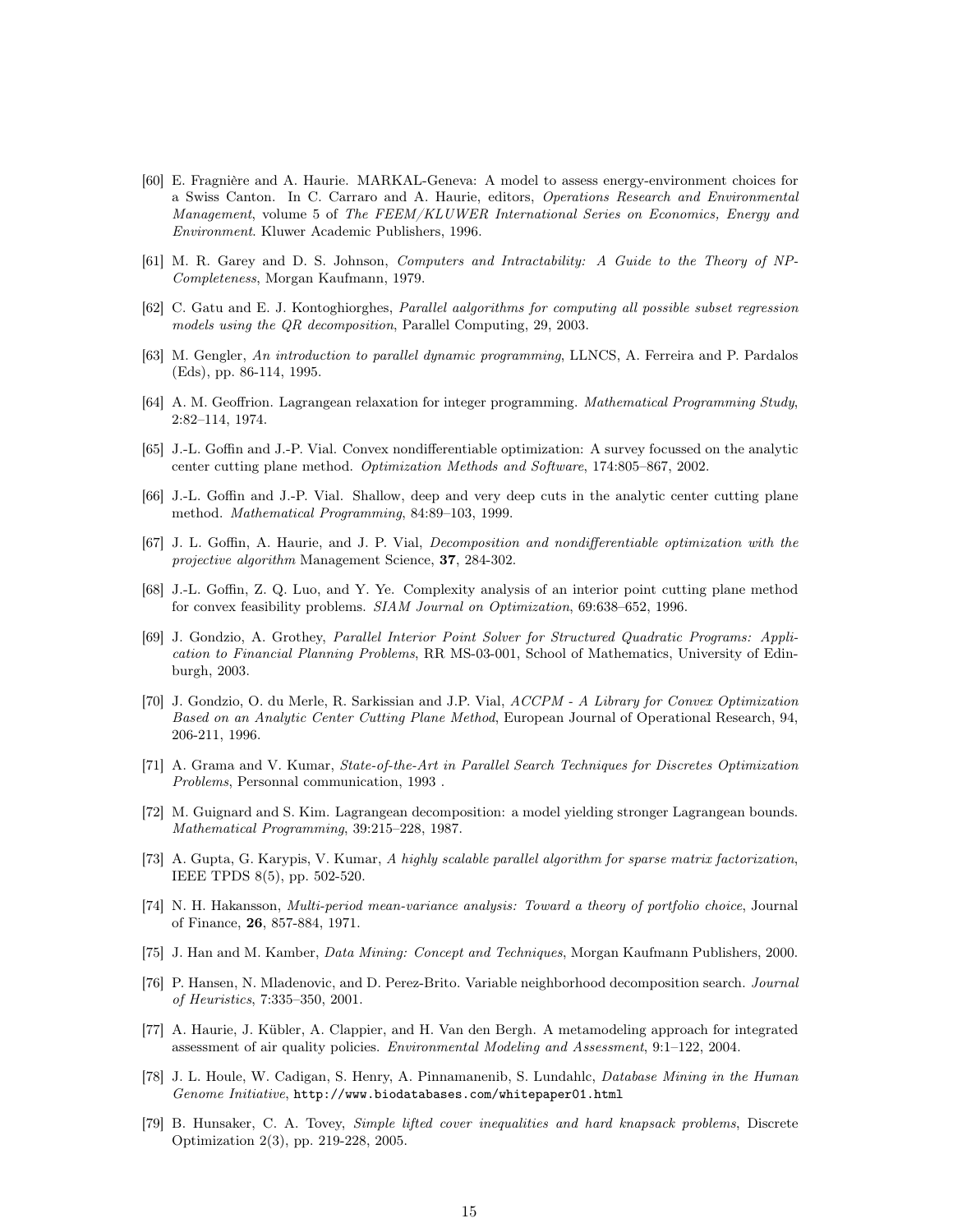- [80] N. J. Jobst, M. D. Horniman, C. A. Lucas, and G. Mitra, Computational aspects of alternative portfolio selection models in the presence of discrete asset choice constraints, Quantitative finance, Vol. 1, p. 1-13, 2001.
- <span id="page-15-3"></span>[81] L. Jooyounga, et al., Efficient parallel algorithms in global optimization of potential energy functions for peptides, proteins, and crystals, Computer Physics Communications 128 pp. 3999-411, 2000.
- <span id="page-15-1"></span>[82] Judea Pearl, Heuristics-Intelligent Search Strategies for Computer Problem Solving, Addison-Wesley, Reading, MA, 1984.
- [83] O. Kariv and L. Hakimi. An algorithmic approach to network location problems. ii: the p-medians. SIAM Journal of Applied Mathematics, 37(3):539–560, 1979.
- [84] J. Kepner, MatlabMPI, http://www.ll.mit.edu/MatlabMPI/
- [85] M. Kleinberg, C.H. Papadimitriou, and P. Raghavan, Segmentation Problems, ACM Symposium on Theory of Computing, 1998, pp. 473-482.
- [86] E. K. Lee and J. E. Mitchell , Computational experience of an interior-point SQP algorithm in a parallel branch-and-bound franmework, Proc. High Perf. Opt. Tech., 1997.
- <span id="page-15-0"></span>[87] C. Lemaréchal, Lagrangian relaxation, M. Junger and D. Naddef (Eds.): Computat. Comb. Optimization, LNCS 2241, pp. 112?156, 2001. http://link.springer.com/content/pdf/10.1007%2F3-540-45586-8\_4
- [88] C. Lemaréchal. Nondifferentiable optimization. In G.L. Nemhauser, A.H.G Rinnooy Kan, and M.J. Todd, editors, Handbooks in Operations Research and Management Science, volume 1, pages 529–572. North-Holland, 1989.
- <span id="page-15-2"></span>[89] R. M. Lewis and V. J. Torczon, Pattern search methods for linearly constrained minimization, SIAM Journal of Optimization, 10, pp. 971-941, 2000.
- [90] D. Li and W. L. Ng, Optimal dynamic portfolio selection: Multi-period mean-variance formulation, Math. Finance 10, 387-406, 2000.
- [91] MOSEK, http://www.mosek.com/.
- [92] O. L. Mangasarian, R. Setino, and W. Wolberg, Pattern Recognition via linear programming: Theory and Applications to Medical Diagnosis, 1990.
- [93] O. L. Mangasarian, W.N. Street, and W.H. Wolberg, Breast Cancer Diagnosis and prognosis via linear programming, Operation research, Vol. 43, No. 4, July-August 1995, pp. 570-577.
- [94] O. L. Mangasarian, Linear and Non-linear Separation of Patterns by linear programming, Operations Research, 13, pp. 444-452.
- [95] R. Mansini and M. G. Speranza, Heuristic algorithms for the portfolio selection poblem with minimum transaction lots, Eur. Jour. Op. Res., 114, 219-223, 1999.
- [96] H. Markowitz, Portfolio Selection: Efficient Diversification of Investment, John Wiley & Sons, New-York, 1959.
- [97] H. Markowitz, Portfolio Selection, The Journal of Finance 1, 77-91, 1952.
- [98] A. Migdalas, G. Toraldo, and V. Kumar, Nonlinear optimization and parallel computing, Parallel Computing 29, pp. 375-391, 2003.
- [99] J. Mossin, Optimal multiperiod portfolio policies, J. Business, 41, 215-229, 1968.
- [100] Y. Nesterov and A. Nemirovsky. Interior Point Polynomial Algorithms in Convex Programming: Theory and Applications. SIAM, Philadelphia, Penn., 1994.
- [101] Y. Nesterov and J.-P. Vial. Homogeneous analytic center cutting plane methods for convex problems and variational inequalities. SIAM Journal on Optimization, 9:707–728, 1999.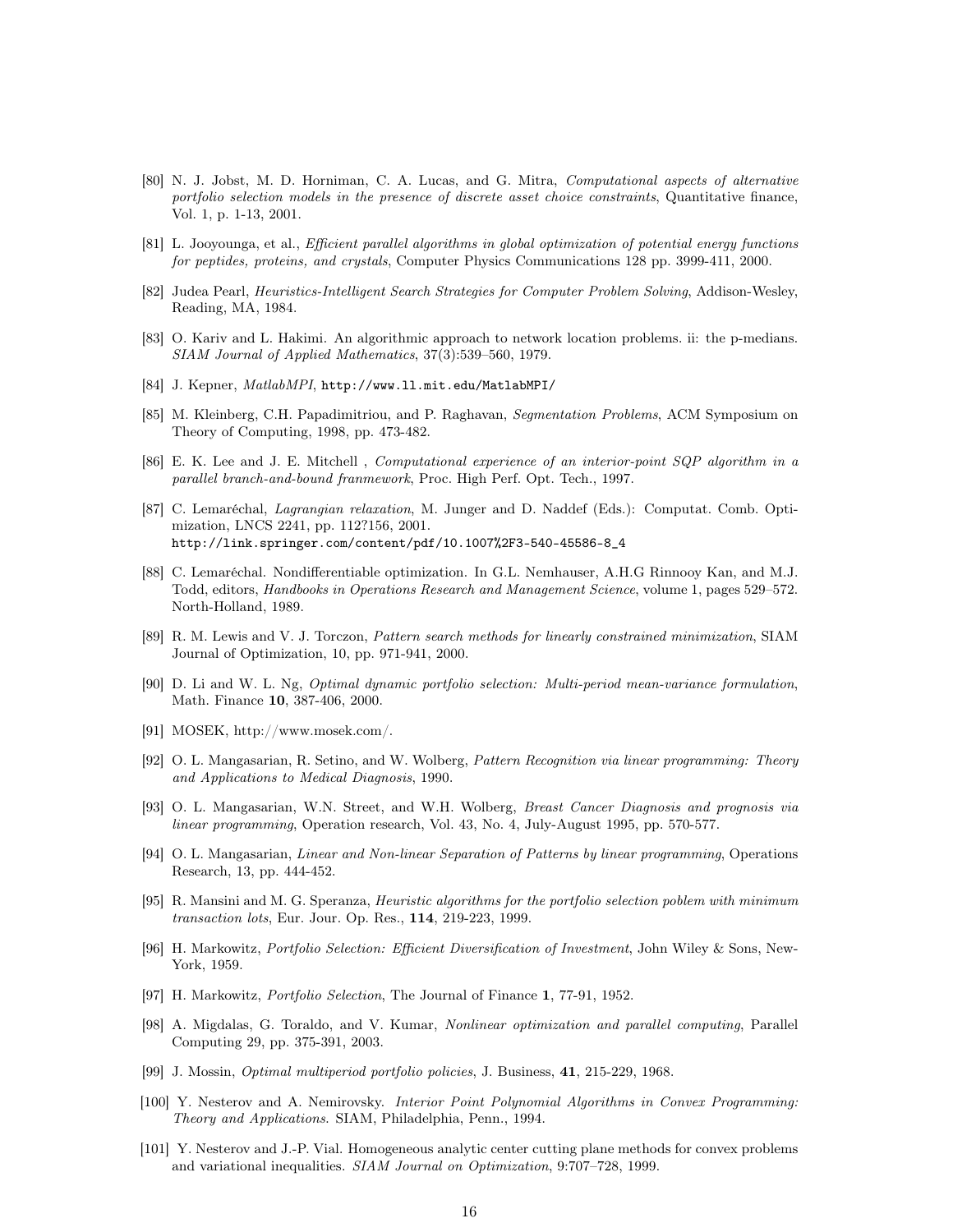- [102] Y. Nesterov. Complexity estimates of some cutting plane methods based on the analytic center. Mathematical Programming, 69:149–176, 1995.
- [103] Y. Nesterov. Introductory Lectures on Convex Optimization, a Basic Course, volume 87 of Applied Optimization. Kluwer Academic Publishers, 2004.
- [104] P.S. Pacheco, Parallel Programming with MPI, Morgan Kaufmann, 1997.
- <span id="page-16-2"></span>[105] C. H. Papadimitriou and K. Steiglitz, Combinatorial optimization: algorithms and complexity, Prentice-Hall 1982.
- <span id="page-16-5"></span>[106] P. M. Pardalos, A. T. Phillips, and J. B. Rosen, Topics in Parallel Computing in Mathematical Programming, Science Press, 1993.
- <span id="page-16-6"></span>[107] P. M. Pardalos, M. G. C. Resende, and K. G. Ramakrishinan (eds), Parallel Processing of Discrete Optimization Problems, DIMACS Series Vol. 22, American Mathematical Society, 1995.
- <span id="page-16-1"></span>[108] Paul A. Jensen and Jonathan F. Bard, Operations Research - Models and Methods, John Wiley and Sons , 2003.
- <span id="page-16-8"></span>[109] Per. S. Lauren, Parallel heuristic search - Introduction and new approach, LLNCS, A. Ferreira and P. Pardalos (Eds), pp. 248-274, 1995.
- [110] G. Reinelt. Tsplib, 2001. http://www.iwr.uni-heidelberg.de / groups / comopt / software / TSPLIB95.
- [111] P. A. Samuelson, Lifetime portfolio selection by dynamic stochastic programming, Rev. Econ. Stat. 51, 239-246, 1969.
- <span id="page-16-4"></span>[112] R. B. Schnabel, A view of the limitation, opportunities, and challenges in parallel nonlinear optimization, Parallel Computing 21(6), pp. 875-905, 1995.
- <span id="page-16-9"></span>[113] Scott Hamilton and Lee Garber, Deep Blue's hardware-software synergy, IEEE Computer, 30(10), pp. 29-35, 1997.
- <span id="page-16-3"></span>[114] Y. Shinano, T. Fujie, ParaLEX: A Parallel Extension for the CPLEX Mixed Integer Optimizer, Recent Advances in Parallel Virtual Machine and Message Passing Interface Lecture Notes in Computer Science Volume 4757, pp 97-106, 2007.
- <span id="page-16-7"></span>[115] S. L. Smith, R. B. Schnabel, Centralized and distributed dynamic scheduling for adaptative parallel algorithms, in P. Mehrotra, J. Saltz, R. Voight (Eds), Unstructured Scientific Computation on Scalable Multiprocessors, MIT Press, pp. 301-321, 1992.
- <span id="page-16-10"></span>[116] C. Tadonki, Scalability on Manycore Machines https://www.cri.ensmp.fr/people/tadonki/talks/Scalability.pdf
- <span id="page-16-0"></span>[117] C. Tadonki, High Performance Computing as Combination of Machines and Methods and Programming HDR Thesis, Université Paris Sud-Paris XI, 2013.
- [118] C. Tadonki and J.-P. Vial, Efficient algorithm for linear pattern separation, (to appear in) International Conference on Computational Science, ICCS04 (LNCS/Springer), Krakow, Poland, June 2004 .
- [119] C. Tadonki, C. Beltran and J.-P. Vial , Portfolio management with integrality constraints, Computational Management Science Conference and Workshop on Computational Econometrics and Statistics, Link, Neuchatel, Switzerland, April 2004 .
- [120] C. Tadonki, J.-P. Vial, Efficient Algorithm for Linear Pattern Separation, International Conference on Computational Science, ICCS04 (LNCS/Springer), Krakow, Poland, June 2004.
- [121] C. Tadonki, A Recursive Method for Graph Scheduling, International Symposium on Parallel and Distributed Computing (SPDC), Iasi, Romania, July 2002